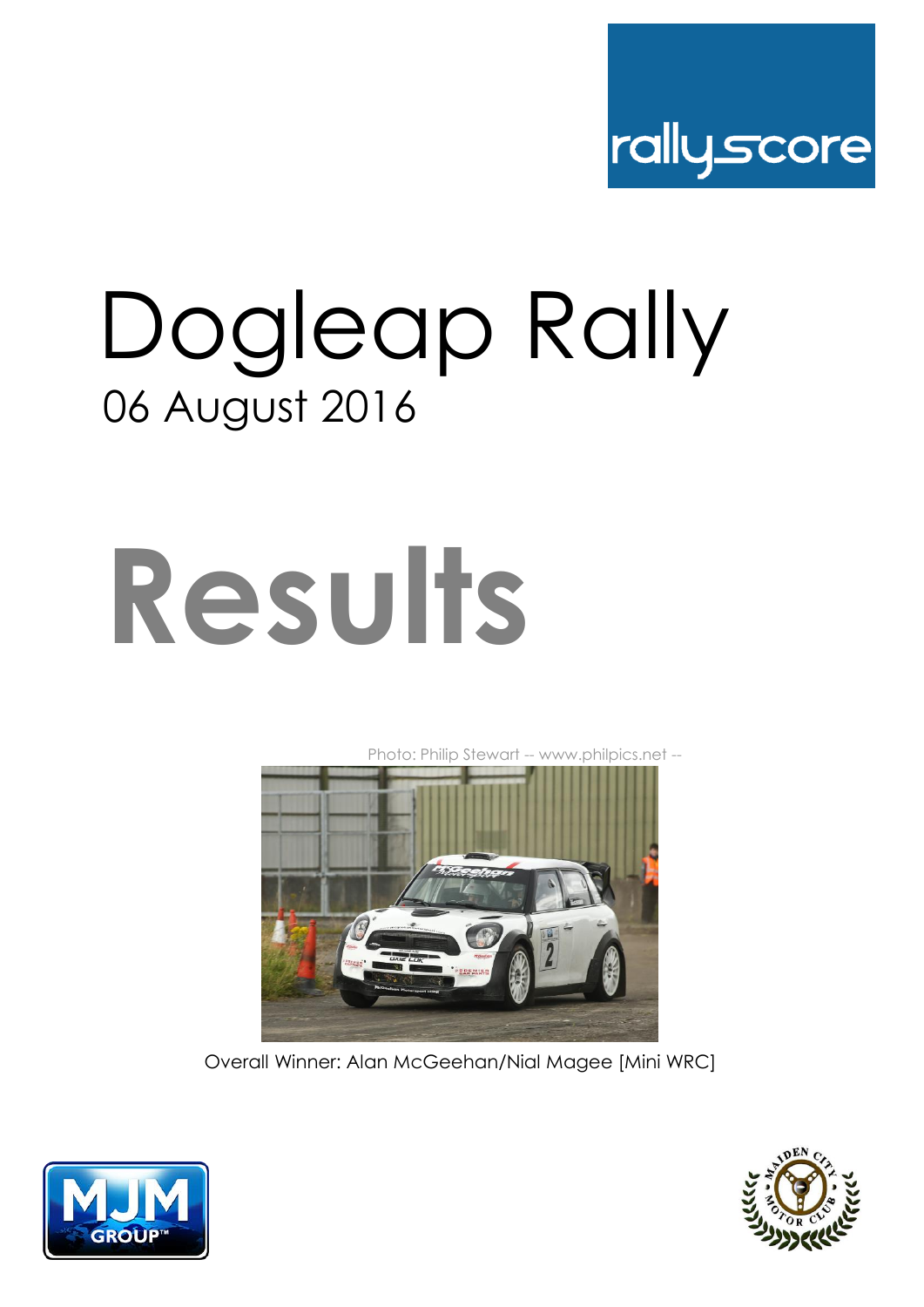| <b>Official Final Classification</b>                                                                                                          |                |                                        |                       |                             |                |                                       |                   |                                    |  |  |
|-----------------------------------------------------------------------------------------------------------------------------------------------|----------------|----------------------------------------|-----------------------|-----------------------------|----------------|---------------------------------------|-------------------|------------------------------------|--|--|
| <b>Pos</b>                                                                                                                                    |                | Car Nc Driver                          | Co-driver             | Car                         | <b>CIs</b>     | <b>Stage Time</b><br><b>Penalties</b> | <b>Total Time</b> | <b>From Previous</b><br>From First |  |  |
| 1st                                                                                                                                           | $\overline{2}$ | Alan McGeehan<br>Draperstown           | Nial Magee            | Mini WRC                    | <b>9A</b>      | 0:36:35.6                             | 0:36:35.6         |                                    |  |  |
| 2nd                                                                                                                                           | 5              | Alan Carmichael<br>Ballymoney          | Ivor Lamont           | Mini WRC                    | <b>9A</b>      | 0:37:16.7                             | 0:37:16.7         | $+0:41.1$<br>$+0:41.1$             |  |  |
| 3rd                                                                                                                                           | 18             | Seamus O'Connell<br>Dungiven           | Sean Magee            | <b>Ford Escort</b>          | 7              | 0:38:15.5                             | 0:38:15.5         | $+0:58.8$<br>$+1:39.9$             |  |  |
| 4th                                                                                                                                           | 23             | <b>Callum Devine</b><br>Park           | Keith Moriarty        | Opel Adam                   | 5              | 0:38:25.2                             | 0:38:25.2         | $+0:09.7$<br>$+1:49.6$             |  |  |
| 5th                                                                                                                                           | 7              | John Bonner<br>Dungloe                 | Leon Johnston         | Ford Escort MkII            | 7              | 0:38:29.5                             | 0:38:29.5         | $+0:04.3$<br>$+1:53.9$             |  |  |
| 6th                                                                                                                                           | 29             | Marty Gallagher<br>Letterkenny         | John Pat Cunning      | Peugeot 208 R2              | 5              | 0:38:34.5                             | 0:38:34.5         | $+0:05.0$<br>$+1:58.9$             |  |  |
| 7th                                                                                                                                           | 75             | John Bradley<br>Draperstown            | Ryan Crozier          | Ford Escort                 | 7              | 0:38:38.8                             | 0:38:38.8         | $+0:04.3$<br>$+2:03.2$             |  |  |
| 8th                                                                                                                                           | 8              | Alister Cochrane<br><b>Bushmills</b>   | Chrisy Johnston       | <b>Ford Escort MkII</b>     | 7              | 0:38:19.6<br>0:20                     | 0:38:39.6         | $+0:00.8$<br>$+2:04.0$             |  |  |
| 9th                                                                                                                                           | 25             | Johnny Morrow<br>Dungiven              | Graham Henderson      | Toyota Corolla              | $\overline{7}$ | 0:38:28.0<br>0:20                     | 0:38:48.0         | $+0:08.4$<br>$+2:12.4$             |  |  |
| 10th                                                                                                                                          | 15             | <b>Barry Morris</b><br>Dungannon       | Declan Campbell       | Ford Escort MkII            | 7              | 0:38:49.1                             | 0:38:49.1         | $+0:01.1$<br>$+2:13.5$             |  |  |
| 11th                                                                                                                                          | 26             | <b>Stanley McKeown</b><br>Coagh        | <b>Nigel Gourley</b>  | Ford Escort MkII            | $\overline{7}$ | 0:38:50.0                             | 0:38:50.0         | $+0:00.9$<br>$+2:14.4$             |  |  |
| 12th                                                                                                                                          | 21             | <b>Andrew Bustard</b><br>Castlederg    | <b>Neil Armstrong</b> | Mitsubishi Lancer Evo       | <b>9A</b>      | 0:38:56.2                             | 0:38:56.2         | $+0:06.2$<br>$+2:20.6$             |  |  |
| 13th                                                                                                                                          | 17             | Michael Dunlop<br>Ballymena            | Shane Bertram         | Ford Escort MkII            | 7              | 0:39:02.2                             | 0:39:02.2         | $+0:06.0$<br>$+2:26.6$             |  |  |
| 14th                                                                                                                                          | 10             | George Robinson<br>Ballymena           | <b>Tommy Speers</b>   | Mitsubishi Lancer Evo<br>IX | <b>9A</b>      | 0:39:03.1                             | 0:39:03.1         | $+0:00.9$<br>$+2:27.5$             |  |  |
| 15th                                                                                                                                          | 35             | Stephen Smith<br>Comber                | <b>Ashley Boulton</b> | Honda Civic                 | 5              | 0:39:23.9                             | 0:39:23.9         | $+0:20.8$<br>$+2:48.3$             |  |  |
| 16th                                                                                                                                          | 32             | William McClurkin<br>Crumlin           | Joanne McClurkin      | Ford Escort MkII            | 6              | 0:39:33.6                             | 0:39:33.6         | $+0:09.7$<br>$+2:58.0$             |  |  |
| 17th                                                                                                                                          | 67             | James Leckey<br>Belfast                | Jordan Murphy         | Peugeot 106                 | 5              | 0:39:46.1                             | 0:39:46.1         | $+0:12.5$<br>$+3:10.5$             |  |  |
| 18th                                                                                                                                          | 38             | <b>Garath McCartney</b><br>Ballyrobert | Ivor McAllister       | Citroën C2                  | 5              | 0:39:48.2                             | 0:39:48.2         | $+0:02.1$<br>$+3:12.6$             |  |  |
| 19th                                                                                                                                          | 30             | <b>Trevor McConnell</b><br>Raphoe      | Alecia Knox           | Honda Civic                 | 5              | 0:39:50.3                             | 0:39:50.3         | $+0:02.1$<br>$+3:14.7$             |  |  |
| 20th                                                                                                                                          | 37             | Johnny Cargo<br>Drumore                | Davy McElroy          | Ford Escort MkII            | 6              | 0:40:07.7                             | 0:40:07.7         | $+0:17.4$<br>$+3:32.1$             |  |  |
| 21st                                                                                                                                          | 54             | Jason Black<br>Armagh                  | <b>Gareth Black</b>   | Toyota Starlet              | 3              | 0:40:10.6                             | 0:40:10.6         | $+0:02.9$<br>$+3:35.0$             |  |  |
| 22nd                                                                                                                                          | 84             | Derek Gurney<br><b>Bready</b>          | Sean Doherty          | Ford Sierra                 | $\overline{7}$ | 0:40:18.1                             | 0:40:18.1         | $+0:07.5$<br>$+3:42.5$             |  |  |
| $+0:09.1$<br>0:40:27.2<br><b>Gary Cooney</b><br>82<br>9<br>0:40:27.2<br>Alan Cooney<br>Subaru Impreza WRC<br>23rd<br>$+3:51.6$<br>Letterkenny |                |                                        |                       |                             |                |                                       |                   |                                    |  |  |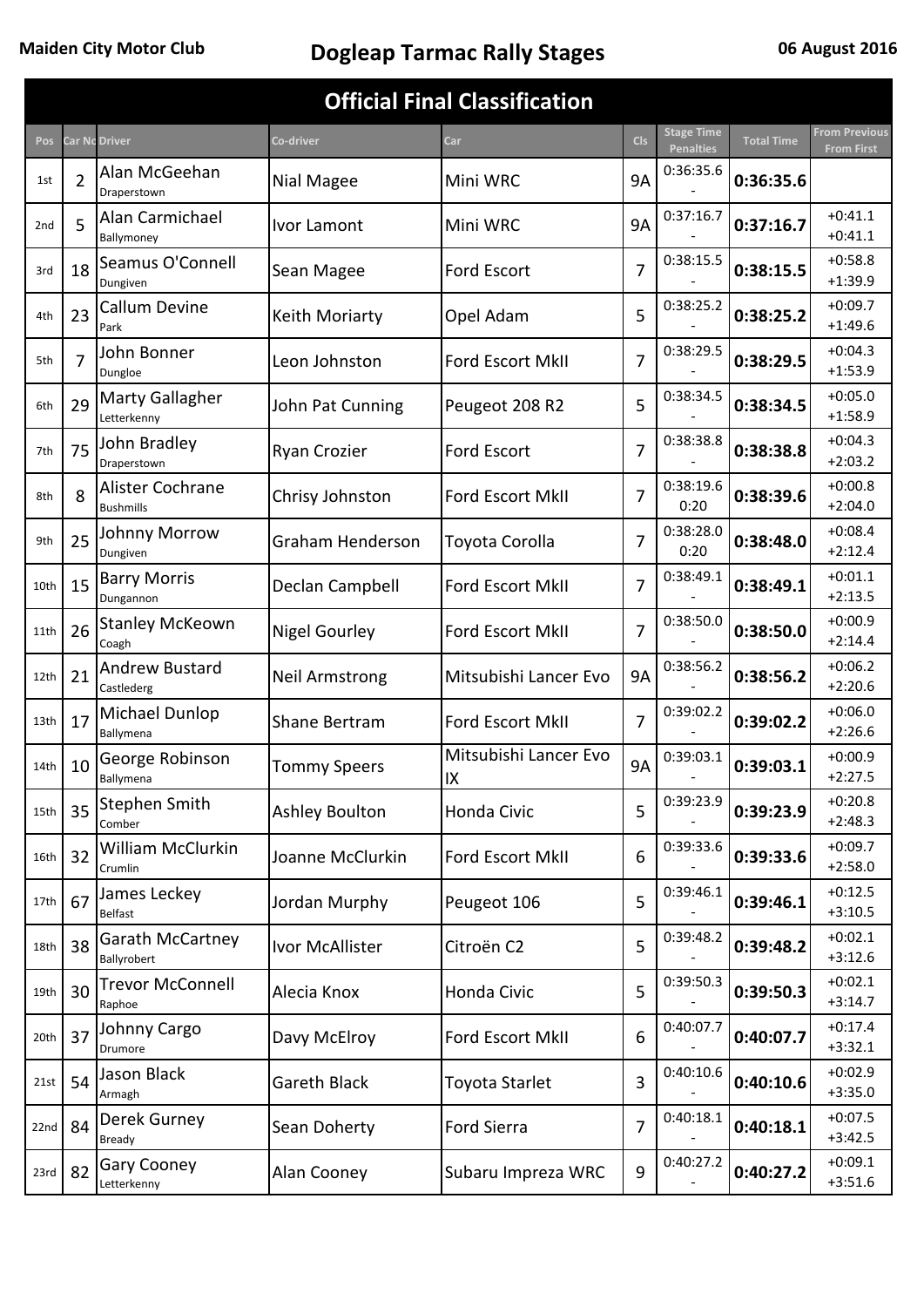| <b>Official Final Classification</b>                                                                               |    |                                        |                         |                             |                |                                       |                   |                                           |  |  |  |
|--------------------------------------------------------------------------------------------------------------------|----|----------------------------------------|-------------------------|-----------------------------|----------------|---------------------------------------|-------------------|-------------------------------------------|--|--|--|
| <b>Pos</b>                                                                                                         |    | <b>Car Nc Driver</b>                   | Co-driver               | Car                         | <b>CIs</b>     | <b>Stage Time</b><br><b>Penalties</b> | <b>Total Time</b> | <b>From Previous</b><br><b>From First</b> |  |  |  |
| 24th                                                                                                               | 41 | Anthony McCann<br>Randalstown          | Damien McCann           | <b>Ford Escort MkII</b>     | 6              | 0:41:06.0                             | 0:41:06.0         | $+0:38.8$<br>$+4:30.4$                    |  |  |  |
| 25th                                                                                                               | 44 | Neil Somerville<br>Clogher             | <b>Andrew Alexander</b> | Mitsubishi Lancer Evo<br>VI | <b>9A</b>      | 0:41:12.7                             | 0:41:12.7         | $+0:06.7$<br>$+4:37.1$                    |  |  |  |
| 26th                                                                                                               | 4  | <b>Martin Cairns</b><br>Strabane       | <b>Clare Gamble</b>     | Ford Fiesta WRC             | <b>9A</b>      | 0:41:17.2                             | 0:41:17.2         | $+0:04.5$<br>$+4:41.6$                    |  |  |  |
| 27th                                                                                                               | 40 | Philip Hamilton<br>Armagh              | Damian Melly            | Citroën C2                  | 5              | 0:41:25.8                             | 0:41:25.8         | $+0:08.6$<br>$+4:50.2$                    |  |  |  |
| 28th                                                                                                               | 89 | <b>Ruairi McGarrity</b><br>Enniskillen | Kaolan McGarrity        | Peugeot                     | 5              | 0:41:31.0                             | 0:41:31.0         | $+0:05.2$<br>$+4:55.4$                    |  |  |  |
| 29th                                                                                                               | 90 | <b>Mark Murphy</b>                     | <b>Michael Hamilton</b> | Honda Civic                 | 4              | 0:41:38.5                             | 0:41:38.5         | $+0:07.5$<br>$+5:02.9$                    |  |  |  |
| 30th                                                                                                               | 66 | <b>Gerard McGinley</b><br>Dunfanaghy   | Michelle McGinley       | <b>Talbot Sunbeam</b>       | 6              | 0:41:43.7                             | 0:41:43.7         | $+0:05.2$<br>$+5:08.1$                    |  |  |  |
| 31st                                                                                                               | 47 | <b>Andrew White</b><br>Crumlin         | Paul Mulholland         | Peugeot                     | $\overline{7}$ | 0:41:44.2                             | 0:41:44.2         | $+0:00.5$<br>$+5:08.6$                    |  |  |  |
| 32nd                                                                                                               | 12 | Patrick O'Brien<br>Omagh               | Kevin O'Brien           | Mitsubishi Lancer Evo<br>VI | 9A             | 0:41:48.5                             | 0:41:48.5         | $+0:04.3$<br>$+5:12.9$                    |  |  |  |
| 33rd                                                                                                               | 56 | Kyle Elder<br>Richill                  | Mark Elder              | Honda Civic                 | 1              | 0:41:36.4<br>0:20                     | 0:41:56.4         | $+0:07.9$<br>$+5:20.8$                    |  |  |  |
| 34th                                                                                                               | 88 | Pauric Duffy<br>Australia              | <b>Barry Duffy</b>      | Fiesta R5                   | <b>9A</b>      | 0:41:58.4                             | 0:41:58.4         | $+0:02.0$<br>$+5:22.8$                    |  |  |  |
| 35th                                                                                                               | 77 | Janice McGee<br>Ballymena              | Evelyn Warwick          | Audi Quattro                | <b>9A</b>      | 0:42:01.0                             | 0:42:01.0         | $+0:02.6$<br>$+5:25.4$                    |  |  |  |
| 36th                                                                                                               | 20 | Johnny Mulholland<br>Randalstown       | <b>Jeff Case</b>        | Hyundai i20                 | 5              | 0:42:20.5                             | 0:42:20.5         | $+0:19.5$<br>$+5:44.9$                    |  |  |  |
| 37th                                                                                                               | 64 | Daniel Kelly<br>Killygordon            | Liam McIntyre           | <b>Vauxhall Nova</b>        | 3              | 0:42:34.6                             | 0:42:34.6         | $+0:14.1$<br>$+5:59.0$                    |  |  |  |
| 38th                                                                                                               | 14 | Declan McCrory<br>Strabane             | Stephen O'Brien         | Mitsubishi Lancer Evo<br>IX | <b>9A</b>      | 0:42:41.6                             | 0:42:41.6         | $+0:07.0$<br>$+6:06.0$                    |  |  |  |
| 39th                                                                                                               | 42 | <b>Raymond Gurney</b><br>Strabane      | <b>Mark Doherty</b>     | Ford Sierra RS              | 8              | 0:42:46.9                             | 0:42:46.9         | $+0:05.3$<br>$+6:11.3$                    |  |  |  |
| 40th                                                                                                               | 51 | Gary Lockhart<br>Rathmelton            | <b>Adrian Sweeney</b>   | Ford Escort                 | 5              | 0:42:49.1                             | 0:42:49.1         | $+0:02.2$<br>$+6:13.5$                    |  |  |  |
| 41st                                                                                                               | 65 | Darren McGrath<br>Enniskillen          | <b>Tony McGovern</b>    | Honda Civic                 | 1              | 0:42:49.7                             | 0:42:49.7         | $+0:00.6$<br>$+6:14.1$                    |  |  |  |
| 42nd                                                                                                               | 63 | William Fannin<br>Clogher              | Eamon Conway            | <b>Vauxhall Chevette</b>    | $\overline{4}$ | 0:42:53.5                             | 0:42:53.5         | $+0:03.8$<br>$+6:17.9$                    |  |  |  |
| 43rd                                                                                                               | 48 | Kevin Ward<br>Claudy                   | <b>Niall Devine</b>     | Ford Escort MkII            | $\overline{7}$ | 0:42:58.8                             | 0:42:58.8         | $+0:05.3$<br>$+6:23.2$                    |  |  |  |
| 44th                                                                                                               | 31 | Niall McGonigle<br>Strabane            | Frank Wray              | Mitsubishi Lancer Evo       | $\overline{2}$ | 0:43:24.7                             | 0:43:24.7         | $+0:25.9$<br>$+6:49.1$                    |  |  |  |
| 45th                                                                                                               | 55 | Chris Moore<br>Castlederg              | Jonny McDaid            | Honda Civic                 | 1              | 0:43:26.3                             | 0:43:26.3         | $+0:01.6$<br>$+6:50.7$                    |  |  |  |
| 0:43:35.1<br>$+0:08.8$<br>Ian McClure<br>Kieran O'Loan<br>Ford Escort<br>4<br>0:43:35.1<br>79<br>46th<br>$+6:59.5$ |    |                                        |                         |                             |                |                                       |                   |                                           |  |  |  |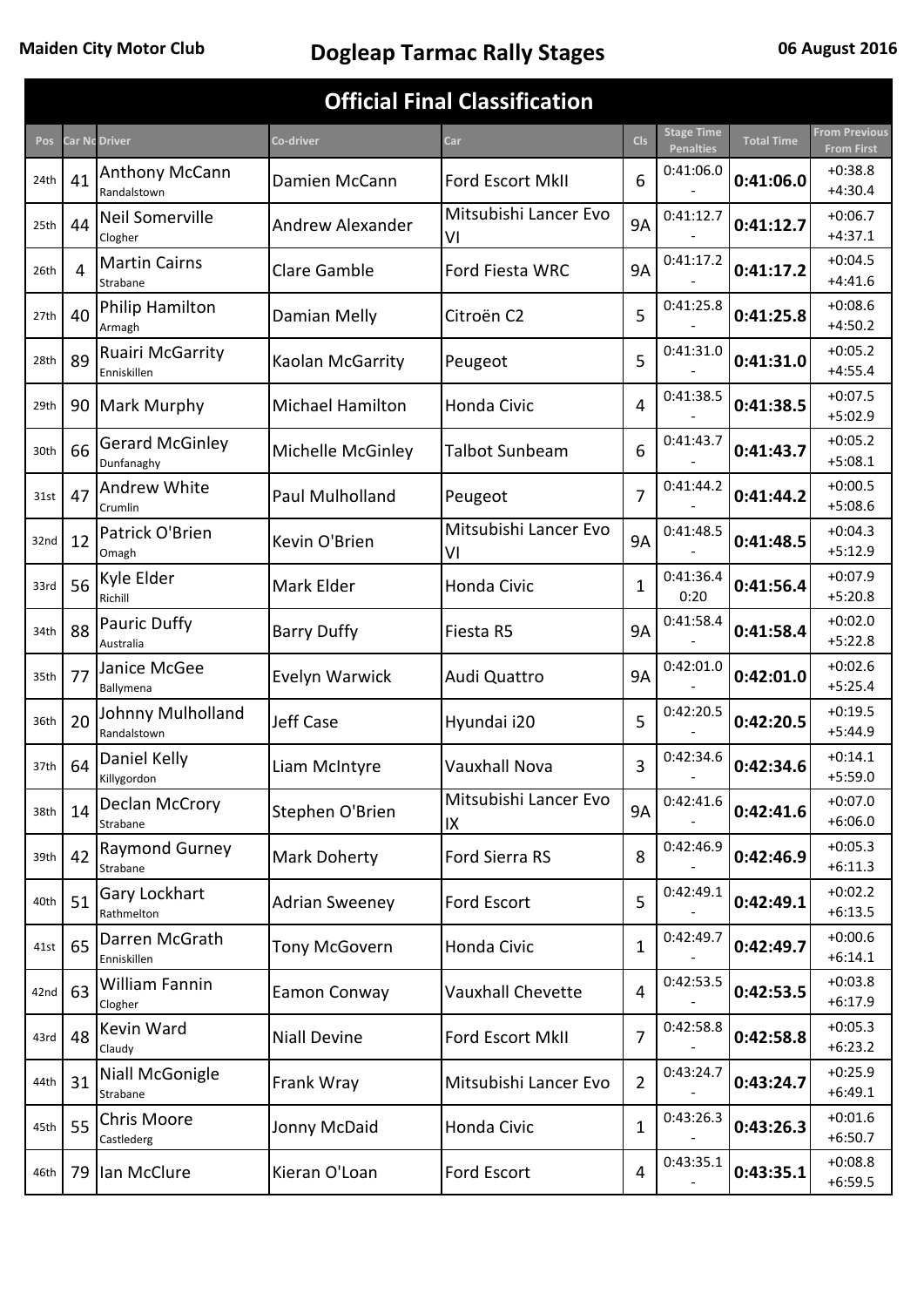| <b>Official Final Classification</b> |                                                                                      |                                               |                        |                             |                |                                       |                   |                                           |  |  |  |
|--------------------------------------|--------------------------------------------------------------------------------------|-----------------------------------------------|------------------------|-----------------------------|----------------|---------------------------------------|-------------------|-------------------------------------------|--|--|--|
| Pos                                  |                                                                                      | Car Nc Driver                                 | Co-driver              | Car                         | <b>CIs</b>     | <b>Stage Time</b><br><b>Penalties</b> | <b>Total Time</b> | <b>From Previous</b><br><b>From First</b> |  |  |  |
| 47th                                 | 50                                                                                   | Tom Devine<br>Strabane                        | Frank O'Brien          | Citroën C2R2                | 5              | 0:43:58.8                             | 0:43:58.8         | $+0:23.7$<br>$+7:23.2$                    |  |  |  |
| 48th                                 | 53                                                                                   | <b>Alexander Cochrane</b><br><b>Bushmills</b> | Harry Johnston         | Ford Escort                 | 4              | 0:44:00.7                             | 0:44:00.7         | $+0:01.9$<br>$+7:25.1$                    |  |  |  |
| 49th                                 | 19                                                                                   | Derrick Jobb<br>Magherafelt                   | <b>Barney Mitchell</b> | Škoda Fabia                 | <b>9A</b>      | 0:44:28.1                             | 0:44:28.1         | $+0:27.4$<br>$+7:52.5$                    |  |  |  |
| 50th                                 | 68                                                                                   | <b>Jack Cairns</b><br>Strabane                | <b>Brian Hoy</b>       | Ford Fiesta ST              | 5              | 0:44:29.9                             | 0:44:29.9         | $+0:01.8$<br>$+7:54.3$                    |  |  |  |
| 51st                                 | 60                                                                                   | <b>Uel Crawford</b><br>Clogher                | Colleen Barker         | <b>Vauxhall Nova</b>        | 3              | 0:44:45.8                             | 0:44:45.8         | $+0:15.9$<br>$+8:10.2$                    |  |  |  |
| 52nd                                 | 73                                                                                   | <b>Raymond Durey</b>                          | James McEneany         | <b>Ford Escort</b>          | 6              | 0:45:01.1                             | 0:45:01.1         | $+0:15.3$<br>$+8:25.5$                    |  |  |  |
| 53rd                                 | 62                                                                                   | Donal Sweeney<br>Omagh                        | Selina Sweney          | Toyota                      | 5              | 0:45:33.4                             | 0:45:33.4         | $+0:32.3$<br>$+8:57.8$                    |  |  |  |
| 54th                                 | 27                                                                                   | Daniel Meenagh<br>Omagh                       | Neil Corcoran          | Subaru Impreza              | $\overline{2}$ | 0:45:35.2                             | 0:45:35.2         | $+0:01.8$<br>$+8:59.6$                    |  |  |  |
| 55th                                 | 43                                                                                   | Seamus Hegarty<br>Letterkenny                 | Paddy Swilly           | Ford Escort                 | 8              | 0:45:42.0<br>1:50                     | 0:47:32.0         | $+1:56.8$<br>$+10:56.4$                   |  |  |  |
| 56th                                 | 58                                                                                   | Sean Diver<br>Greencastle                     | Darren Curran          | <b>Honda Civic</b>          | 1              | 0:48:38.1<br>0:10                     | 0:48:48.1         | $+1:16.1$<br>$+12:12.5$                   |  |  |  |
| 57th                                 | 45                                                                                   | <b>Chris McGurk</b><br>Portglenone            | James Duffin           | Mitsubishi Lancer Evo<br>VI | <b>9A</b>      | 0:52:38.4                             | 0:52:38.4         | $+3:50.3$<br>$+16:02.8$                   |  |  |  |
| 58th                                 | 1                                                                                    | Joseph McGonigle<br>Muff                      | Paddy McCrudden        | Škoda Fabia                 | <b>9A</b>      | 0:36:39.3<br>30:00                    | 1:06:39.3         | $+14:00.9$<br>$+30:03.7$                  |  |  |  |
|                                      | 6                                                                                    | <b>Richard Hogg</b><br>Limavady               | Sean Devlin            | Subaru Impreza P2000        | <b>9A</b>      |                                       | <b>RET</b>        |                                           |  |  |  |
|                                      | 61                                                                                   | Daryl Sproule<br>Omagh                        | Steven McCrossan       | <b>Vauxhall Astra</b>       | 7              |                                       | <b>RET</b>        |                                           |  |  |  |
|                                      |                                                                                      | 87 Connor McCloskey                           | <b>Barry McNulty</b>   | Subaru Impreza              | 9              |                                       | <b>RET</b>        |                                           |  |  |  |
|                                      | 36                                                                                   | Ryan McCusker<br>Swatragh                     | Megan McCusker         | Ford Escort MkII            | 6              |                                       | <b>RET</b>        |                                           |  |  |  |
|                                      | 81                                                                                   | Eamon Doherty<br>Garvagh                      | Damian McAuley         | Ford Escort                 | 6              |                                       | <b>RET</b>        |                                           |  |  |  |
|                                      | 71                                                                                   | Conor Lavery<br>Ballynahinch                  | Martin Lynch           | <b>Ford Escort</b>          | 7              |                                       | <b>RET</b>        |                                           |  |  |  |
|                                      | 39                                                                                   | Dean O'Sullivan<br>Raphoe                     | Aaron Johnston         | Honda Civic                 | 5              |                                       | <b>RET</b>        |                                           |  |  |  |
|                                      | 9                                                                                    | <b>Brendan McDaid</b><br>Letterkenny          | Karl Reid              | Ford Escort                 | 8              |                                       | <b>RET</b>        |                                           |  |  |  |
|                                      | 86                                                                                   | <b>Rob Riddles</b><br>Dunamanagh              | David Riddles          | Ford Escort MkII            | 7              |                                       | <b>RET</b>        |                                           |  |  |  |
|                                      | 85                                                                                   | Eamon McCrystal<br>Glasgow                    | Niall McKenna          | Ford Escort MkII            | 7              |                                       | <b>RET</b>        |                                           |  |  |  |
|                                      | Paul Murdoch<br>33<br>Mark McCafferty<br>Ford Escort<br>6<br><b>RET</b><br>Stranraer |                                               |                        |                             |                |                                       |                   |                                           |  |  |  |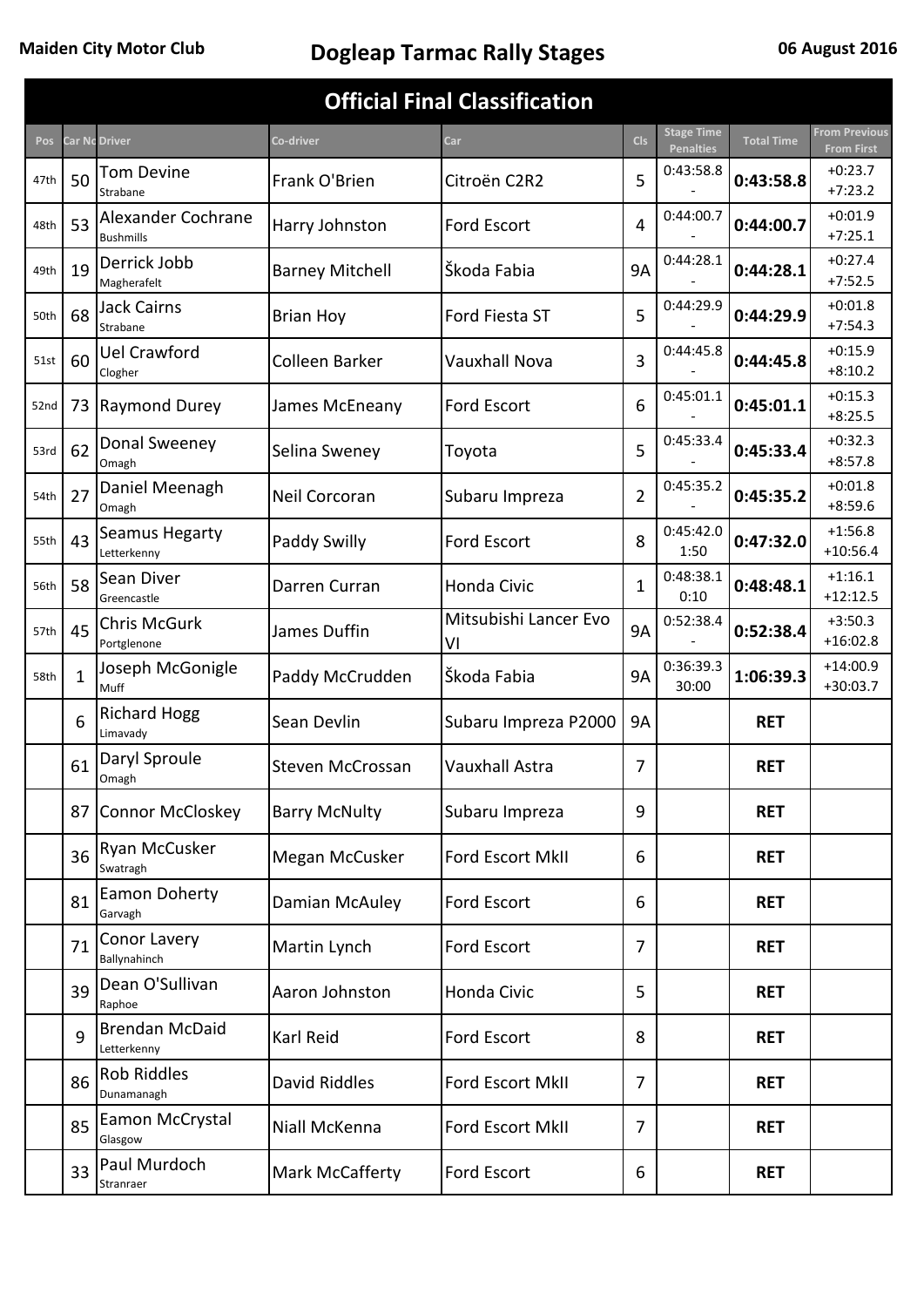| <b>Official Final Classification</b> |    |                                           |                          |                            |                |                                       |                   |                                           |  |  |
|--------------------------------------|----|-------------------------------------------|--------------------------|----------------------------|----------------|---------------------------------------|-------------------|-------------------------------------------|--|--|
| <b>Pos</b>                           |    | <b>Car Nc Driver</b>                      | Co-driver                | Car                        | <b>CIs</b>     | <b>Stage Time</b><br><b>Penalties</b> | <b>Total Time</b> | <b>From Previous</b><br><b>From First</b> |  |  |
|                                      | 70 | Ronan Campbell<br><b>Trillick</b>         | James McQuaid            | Ford Escort MkII           | 7              |                                       | <b>RET</b>        |                                           |  |  |
|                                      | 49 | <b>Chris Byers</b><br>Portaferry          | Joan Gilmore             | <b>Ford Escort MkII</b>    | 6              |                                       | <b>RET</b>        |                                           |  |  |
|                                      | 46 | Paddy McVeigh<br>Dungannon                | Gary McElhinney          | Subaru Impreza             | <b>9A</b>      |                                       | <b>RET</b>        |                                           |  |  |
|                                      | 74 | <b>Brian Little</b><br>Omagh              | <b>Mathew Prentice</b>   | <b>Ford Escort MkII</b>    | 4              |                                       | <b>RET</b>        |                                           |  |  |
|                                      | 28 | <b>Matthew McAlister</b><br>Carrickferrus | Christopher McGhee       | Subaru Impreza             | <b>9A</b>      |                                       | <b>RET</b>        |                                           |  |  |
|                                      | 22 | <b>Stanley Ballantine</b><br>Strabane     | Laura McFadden           | Mitsubishi Lancer Evo<br>Χ | $\overline{2}$ |                                       | <b>RET</b>        |                                           |  |  |
|                                      | 76 | Darragh Doherty<br>Ballybofey             | James McDermott          | Toyota Corolla             | 5              |                                       | <b>RET</b>        |                                           |  |  |
|                                      | 52 | <b>Alister Peoples</b><br>Letterkenny     | <b>Patrick Patterson</b> | <b>Ford Escort</b>         | 5              |                                       | <b>RET</b>        |                                           |  |  |
|                                      | 69 | <b>Eamon McCafferty</b><br>Donegal Town   | <b>Michael Donnelly</b>  | <b>Ford Puma</b>           | 3              |                                       | <b>RET</b>        |                                           |  |  |
|                                      | 78 | Chris Gillespie<br>Dungannon              | Conor Gillespie          | <b>Ford Escort MkII</b>    | 6              |                                       | <b>RET</b>        |                                           |  |  |
|                                      | 83 | Kevin Kelly<br>Dungannon                  | Kieron Donnelly          | Citroën Saxo               | 4              |                                       | <b>RET</b>        |                                           |  |  |

Signed by Danny Gormley [Clerk of the Course] Signed by Danny Gormley [Clerk of the Course] Published: 17:54, 6 August 2016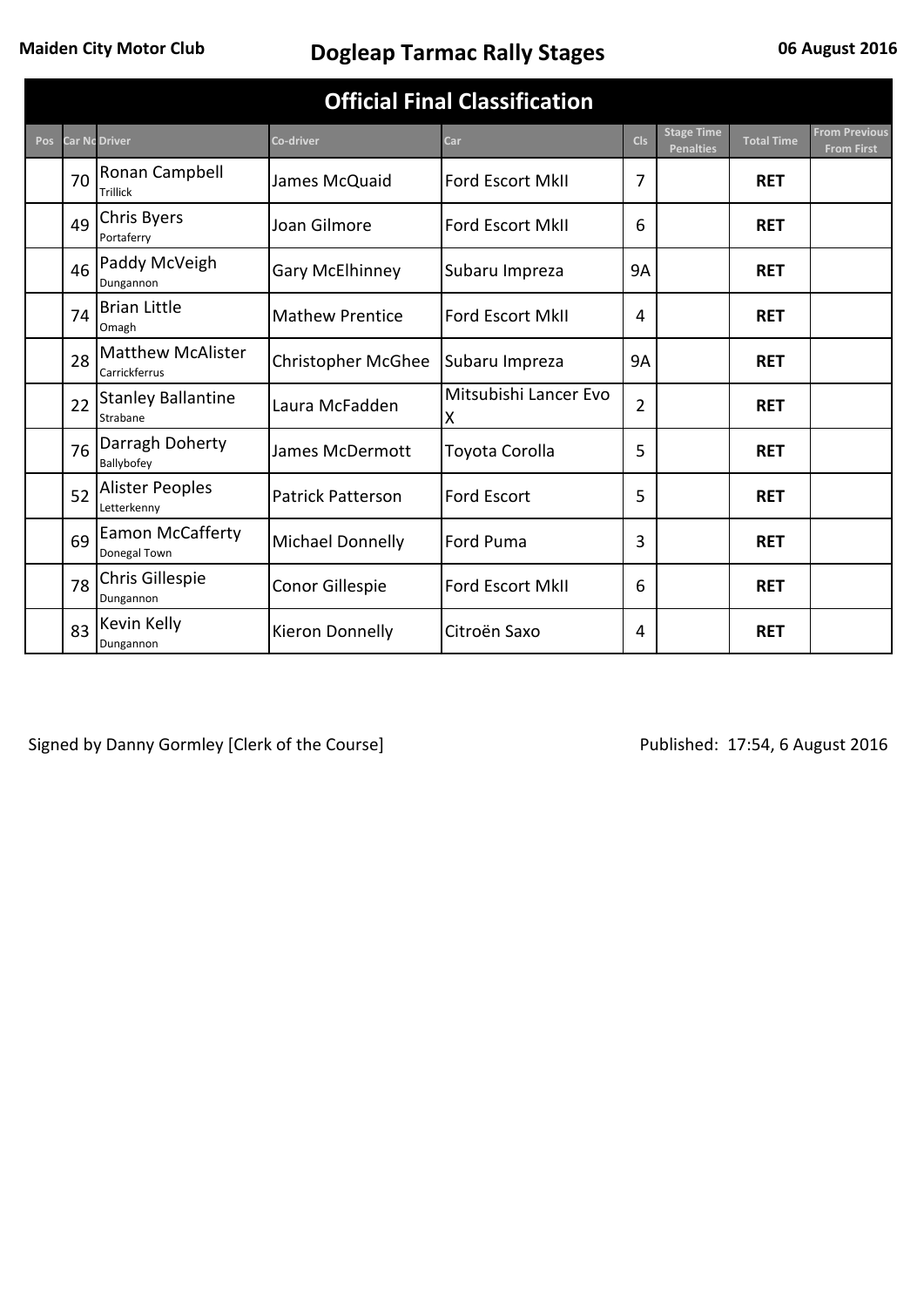| Class 1            | Group N cars up to 2000cc                                                                                  |              | Class <sub>7</sub> | Clubman cars 1651cc to 2100cc, multi-valve, 2WD               |              |
|--------------------|------------------------------------------------------------------------------------------------------------|--------------|--------------------|---------------------------------------------------------------|--------------|
|                    | Pos Num Driver/Co-driver [Car]                                                                             | <b>Total</b> |                    | Pos Num Driver/Co-driver [Car]                                | <b>Total</b> |
| 1                  | 56 Kyle Elder/Mark Elder [Honda Civic]                                                                     | 41m 56.4s    |                    | 1 18 Seamus O'Connell/Sean Magee [Ford Escort ]               | 38m 15.5s    |
| 2                  | 65 Darren McGrath/Tony McGovern [Honda Civic]                                                              | 42m 49.7s    | 2                  | 7 John Bonner/Leon Johnston [Ford Escort MkII]                | 38m 29.5s    |
| 3                  | 55 Chris Moore/Jonny McDaid [Honda Civic]                                                                  | 43m 26.3s    | 3                  | 75 John Bradley/Ryan Crozier [Ford Escort]                    | 38m 38.8s    |
| 4                  | 58 Sean Diver/Darren Curran [Honda Civic]                                                                  | 48m 48.1s    | 4                  | 8 Alister Cochrane/Chrisy Johnston [Ford Escort MkII]         | 38m 39.6s    |
|                    |                                                                                                            |              | 5                  | 25 Johnny Morrow/Graham Henderson [Toyota Corolla]            | 38m 48.0s    |
| Class 2            | Group N cars over 2000cc                                                                                   |              | 6                  | 15 Barry Morris/Declan Campbell [Ford Escort MkII]            | 38m 49.1s    |
|                    | Pos Num Driver/Co-driver [Car]                                                                             | <b>Total</b> | 7                  | 26 Stanley McKeown/Nigel Gourley [Ford Escort MkII]           | 38m 50.0s    |
| 1                  | 31 Niall McGonigle/Frank Wray [Mitsubishi Lancer Evo]                                                      | 43m 24.7s    | 8                  | 17 Michael Dunlop/Shane Bertram [Ford Escort MkII]            | 39m 02.2s    |
| 2                  | 27 Daniel Meenagh/Neil Corcoran [Subaru Impreza]                                                           | 45m 35.2s    | 9                  | 84 Derek Gurney/Sean Doherty [Ford Sierra]                    | 40m 18.1s    |
|                    | 22 Stanley Ballantine/Laura McFadden [Mitsubishi Lancer Evo >                                              | <b>DNF</b>   | 10                 | 47 Andrew White/Paul Mulholland [Peugeot]                     | 41m 44.2s    |
|                    |                                                                                                            |              |                    | 11 48 Kevin Ward/Niall Devine [Ford Escort MkII]              | 42m 58.8s    |
| Class <sub>3</sub> | Clubman cars up to 1450cc, 2WD                                                                             |              |                    | 61 Daryl Sproule/Steven McCrossan [Vauxhall Astra]            | <b>DNF</b>   |
|                    | Pos Num Driver/Co-driver [Car]                                                                             | <b>Total</b> |                    | 71 Conor Lavery/Martin Lynch [Ford Escort]                    | <b>DNF</b>   |
| 1                  | 54 Jason Black/Gareth Black [Toyota Starlet]                                                               | 40m 10.6s    |                    | 86 Rob Riddles/David Riddles [Ford Escort MkII]               | <b>DNF</b>   |
| 2                  | 64 Daniel Kelly/Liam McIntyre [Vauxhall Nova]                                                              | 42m 34.6s    |                    | 85 Eamon McCrystal/Niall McKenna [Ford Escort MkII]           | <b>DNF</b>   |
| 3                  | 60 Uel Crawford/Colleen Barker [Vauxhall Nova]                                                             | 44m 45.8s    |                    | 70 Ronan Campbell/James McQuaid [Ford Escort MkII]            | <b>DNF</b>   |
|                    | 69 Eamon McCafferty/Michael Donnelly [Ford Puma]                                                           | <b>DNF</b>   |                    |                                                               |              |
|                    |                                                                                                            |              | Class 8            | Clubman cars over 2100cc, 2WD                                 |              |
| Class 4            | Clubman cars 1451cc to 1650cc, not multi-valve, 2WD                                                        |              |                    | Pos Num Driver/Co-driver [Car]                                | <b>Total</b> |
|                    | Pos Num Driver/Co-driver [Car]                                                                             | <b>Total</b> | 1                  | 42 Raymond Gurney/Mark Doherty [Ford Sierra RS]               | 42m 46.9s    |
| 1                  | 90 Mark Murphy/Michael Hamilton [Honda Civic]                                                              | 41m 38.5s    |                    | 2 43 Seamus Hegarty/Paddy Swilly [Ford Escort]                | 47m 32.0s    |
| 2                  | William Fannin/Eamon Conway [Vauxhall Chevette]<br>63                                                      | 42m 53.5s    |                    | 9 Brendan McDaid/Karl Reid [Ford Escort ]                     | <b>DNF</b>   |
| 3                  | 79 Ian McClure/Kieran O'Loan [Ford Escort]                                                                 | 43m 35.1s    |                    |                                                               |              |
| 4                  | 53 Alexander Cochrane/Harry Johnston [Ford Escort]                                                         | 44m 00.7s    | Class 9            | WRC cars manufactured prior to 2011                           |              |
|                    | 74 Brian Little/Mathew Prentice [Ford Escort MkII]                                                         | DNF          |                    | Pos Num Driver/Co-driver [Car]                                | <b>Total</b> |
|                    | 83 Kevin Kelly/Kieron Donnelly [Citroën Saxo]                                                              | <b>DNF</b>   |                    | 1 82 Gary Cooney/Alan Cooney [Subaru Impreza WRC]             | 40m 27.2s    |
|                    |                                                                                                            |              |                    | 87 Connor McCloskey/Barry McNulty [Subaru Impreza]            | <b>DNF</b>   |
| Class 5            | Clubman cars 1451cc to 1650cc, multi-valve, 2WD                                                            |              |                    |                                                               |              |
|                    |                                                                                                            |              |                    |                                                               |              |
|                    | Pos Num Driver/Co-driver [Car]                                                                             | <b>Total</b> | Class 9A           | All other eligible cars                                       |              |
| 1                  | 23 Callum Devine/Keith Moriarty [Opel Adam]                                                                | 38m 25.2s    |                    | Pos Num Driver/Co-driver [Car]                                | <b>Total</b> |
| $\mathbf{2}$       | 29 Marty Gallagher/John Pat Cunning [Peugeot 208 R2]                                                       | 38m 34.5s    | 1                  | 2 Alan McGeehan/Nial Magee [Mini WRC]                         | 36m 35.6s    |
| 3                  | 35 Stephen Smith/Ashley Boulton [Honda Civic]                                                              | 39m 23.9s    | 2                  | 5 Alan Carmichael/Ivor Lamont [Mini WRC]                      | 37m 16.7s    |
| 4                  | 67 James Leckey/Jordan Murphy [Peugeot 106]                                                                | 39m 46.1s    | 3                  | 21 Andrew Bustard/Neil Armstrong [Mitsubishi Lancer Evo]      | 38m 56.2s    |
| 5                  | 38 Garath McCartney/Ivor McAllister [Citroën C2]                                                           | 39m 48.2s    | 4                  | 10 George Robinson/Tommy Speers [Mitsubishi Lancer Evo IX]    | 39m 03.1s    |
| 6                  | 30 Trevor McConnell/Alecia Knox [Honda Civic]                                                              | 39m 50.3s    | 5                  | 44 Neil Somerville/Andrew Alexander [Mitsubishi Lancer Evo VI | 41m 12.7s    |
| 7                  | 40 Philip Hamilton/Damian Melly [Citroën C2]                                                               | 41m 25.8s    | 6                  | 4 Martin Cairns/Clare Gamble [Ford Fiesta WRC]                | 41m 17.2s    |
| 8                  | Ruairi McGarrity/Kaolan McGarrity [Peugeot]<br>89                                                          | 41m 31.0s    | 7                  | 12 Patrick O'Brien/Kevin O'Brien [Mitsubishi Lancer Evo VI]   | 41m 48.5s    |
| 9                  | Johnny Mulholland/Jeff Case [Hyundai i20]<br>20                                                            | 42m 20.5s    | 8                  | 88 Pauric Duffy/Barry Duffy [Fiesta R5]                       | 41m 58.4s    |
| 10                 | 51 Gary Lockhart/Adrian Sweeney [Ford Escort ]                                                             | 42m 49.1s    | 9                  | 77 Janice McGee/Evelyn Warwick [Audi Quattro]                 | 42m 01.0s    |
| 11                 | 50 Tom Devine/Frank O'Brien [Citroën C2R2]                                                                 | 43m 58.8s    | 10                 | 14 Declan McCrory/Stephen O'Brien [Mitsubishi Lancer Evo IX]  | 42m 41.6s    |
| 12                 | 68 Jack Cairns/Brian Hoy [Ford Fiesta ST]                                                                  | 44m 29.9s    |                    | 11 19 Derrick Jobb/Barney Mitchell [Škoda Fabia]              | 44m 28.1s    |
|                    | 13 62 Donal Sweeney/Selina Sweney [Toyota]                                                                 | 45m 33.4s    |                    | 12 45 Chris McGurk/James Duffin [Mitsubishi Lancer Evo VI]    | 52m 38.4s    |
|                    | 39 Dean O'Sullivan/Aaron Johnston [Honda Civic]                                                            | <b>DNF</b>   | 13                 | 1 Joseph McGonigle/Paddy McCrudden [Škoda Fabia]              | 1h 06m 39.3s |
|                    | 76 Darragh Doherty/James McDermott [Toyota Corolla]                                                        | <b>DNF</b>   | 6                  | Richard Hogg/Sean Devlin [Subaru Impreza P2000]               | <b>DNF</b>   |
|                    | 52 Alister Peoples/Patrick Patterson [Ford Escort ]                                                        | DNF          |                    | 46 Paddy McVeigh/Gary McElhinney [Subaru Impreza]             | <b>DNF</b>   |
|                    |                                                                                                            |              |                    | 28 Matthew McAlister/Christopher McGhee [Subaru Impreza]      | DNF          |
| Class 6            | Clubman cars 1651cc to 2100cc, not multi-valve, 2WD                                                        |              |                    |                                                               |              |
|                    | Pos Num Driver/Co-driver [Car]                                                                             | <b>Total</b> |                    | 1st Overall 4WD                                               |              |
| 1                  | 32 William McClurkin/Joanne McClurkin [Ford Escort MkII]                                                   | 39m 33.6s    |                    | Highest placed Four Wheel Drive in overall classification     |              |
| 2                  | 37 Johnny Cargo/Davy McElroy [Ford Escort MkII]                                                            | 40m 07.7s    |                    | Alan McGeehan/Nial Magee (Mini WRC)                           |              |
| 3                  | 41 Anthony McCann/Damien McCann [Ford Escort MkII]                                                         | 41m 06.0s    |                    |                                                               |              |
| 4                  | 66 Gerard McGinley/Michelle McGinley [Talbot Sunbeam]                                                      | 41m 43.7s    |                    | 1st Overall 2WD                                               |              |
| 5                  | Raymond Durey/James McEneany [Ford Escort]<br>73                                                           | 45m 01.1s    |                    | Highest placed Two Wheel Drive in overall classification      |              |
|                    | 36 Ryan McCusker/Megan McCusker [Ford Escort MkII]                                                         | <b>DNF</b>   |                    | Seamus O'Connell/Sean Magee (Ford Escort)                     |              |
|                    | 81 Eamon Doherty/Damian McAuley [Ford Escort ]                                                             | <b>DNF</b>   |                    |                                                               |              |
|                    | 33 Paul Murdoch/Mark McCafferty [Ford Escort]                                                              | DNF          |                    | 1st Female Co-driver                                          |              |
|                    | Chris Byers/Joan Gilmore [Ford Escort MkII]<br>49<br>78 Chris Gillespie/Conor Gillespie [Ford Escort MkII] | DNF          |                    | Highest placed female co-driver in overall classification     |              |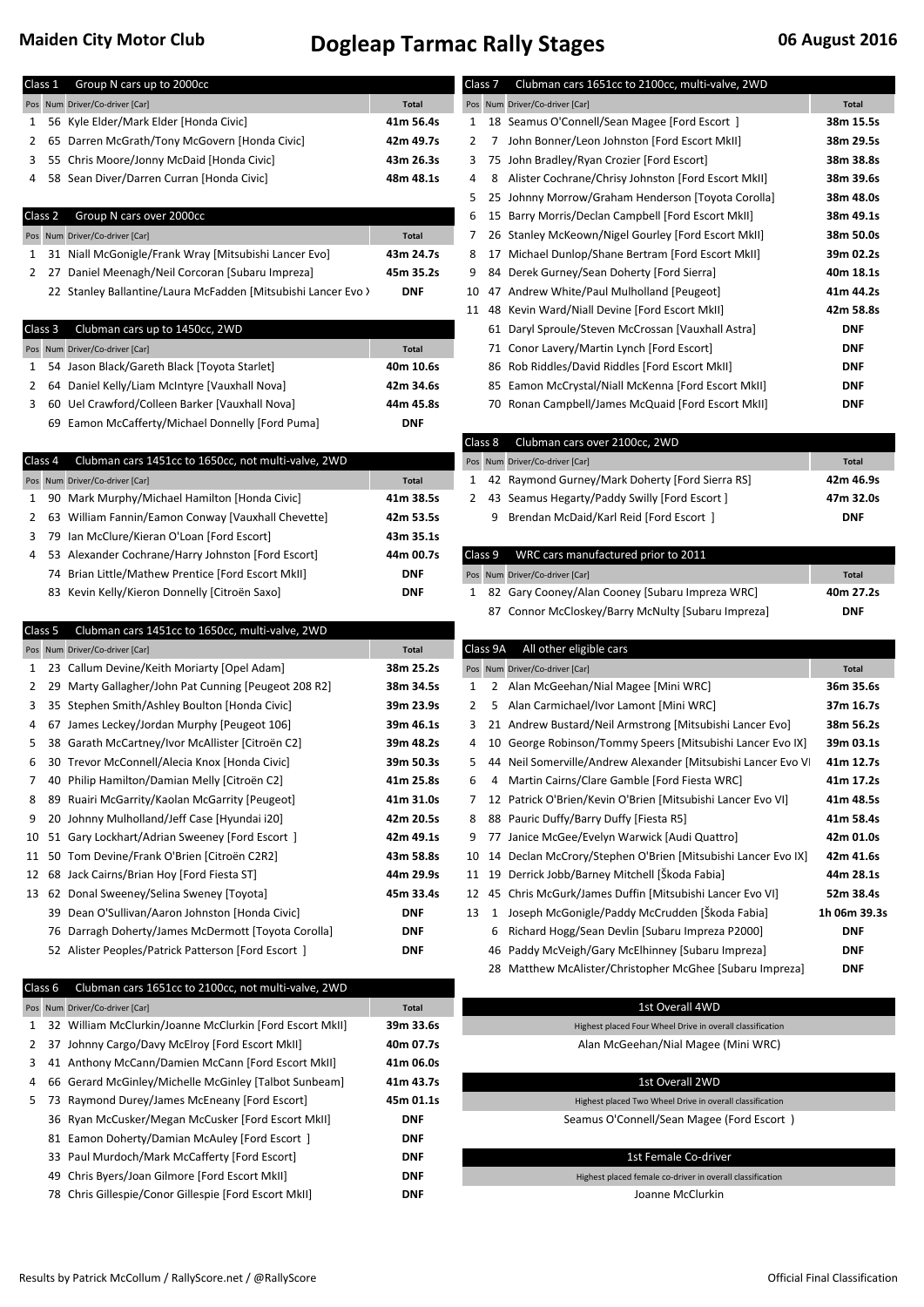|                |                | Pos No. Driver/Co-driver                                      | Car                                      | Cls                 | <b>SS1</b>        | SS <sub>2</sub>  | SS <sub>3</sub>  | <b>SS4</b>       | SS <sub>5</sub>  | SS <sub>6</sub>  | Road<br>Penaltie | Total                    |
|----------------|----------------|---------------------------------------------------------------|------------------------------------------|---------------------|-------------------|------------------|------------------|------------------|------------------|------------------|------------------|--------------------------|
|                |                | Stage Times in order of Overall Classification                |                                          |                     | Niamh 1           | Niamh 2          | Niamh 3          | Niamh 4          | Niamh 5          | Niamh 6          |                  |                          |
| 1              | $\overline{2}$ | Alan McGeehan/Nial Magee                                      | Mini WRC                                 | 9A                  | 6:25.9            | 6:11.3           | 6:05.7           | 6:07.0           | 5:52.3           | 5:53.4           |                  | 36:35.6                  |
| $\overline{2}$ | 5              | Alan Carmichael/Ivor Lamont                                   | Mini WRC                                 | 9A                  | 6:40.0            | 6:12.9           | 6:14.6           | 6:14.8           | 5:58.7           | 5:55.7           |                  | 37:16.7                  |
| 3              | 18             | Seamus O'Connell/Sean Magee                                   | Ford Escort                              | 7                   | 6:50.7            | 6:25.4           | 6:25.6           | 6:22.3           | 6:02.1           | 6:09.4           |                  | 38:15.5                  |
| 4              | 23             | Callum Devine/Keith Moriarty                                  | Opel Adam                                | 5                   | 6:53.5            | 6:27.4           | 6:25.5           | 6:21.5           | 6:09.7           | 6:07.6           |                  | 38:25.2                  |
| 5              | 7              | John Bonner/Leon Johnston                                     | Ford Escort MkII                         | 7                   | 7:10.4            | 6:29.0           | 6:21.4           | 6:18.4           | 6:06.7           | 6:03.6           |                  | 38:29.5                  |
| 6              | 29             | Marty Gallagher/John Pat Cunning Peugeot 208 R2               |                                          | 5                   | 6:53.3            | 6:25.7           | 6:28.5           | 6:25.3           | 6:11.7           | 6:10.0           |                  | 38:34.5                  |
| $\overline{7}$ | 75             | John Bradley/Ryan Crozier                                     | Ford Escort                              | $\overline{7}$      | 7:00.5            | 6:26.1           | 6:26.8           | 6:23.4           | 6:10.6           | 6:11.4           |                  | 38:38.8                  |
| 8              | 8              | Alister Cochrane/Chrisy Johnston                              | Ford Escort MkII                         | $\overline{7}$      | 6:57.7            | 6:22.6           | 6:21.2           | 6:22.9           | 6:12.1           | 6:03.1           | 0:20.0           | 38:39.6                  |
| 9              | 25             | Johnny Morrow/Graham Hendersor Toyota Corolla                 |                                          | 7                   | 6:59.4            | 6:23.7           | 6:19.1           | 6:20.3           | 6:15.1           | 6:10.4           | 0:20.0           | 38:48.0                  |
| 10<br>11       | 15<br>26       | Barry Morris/Declan Campbell<br>Stanley McKeown/Nigel Gourley | Ford Escort MkII<br>Ford Escort MkII     | 7<br>$\overline{7}$ | 6:50.3<br>7:07.9  | 6:30.8<br>6:27.2 | 6:40.0<br>6:27.5 | 6:24.6<br>6:25.7 | 6:09.8<br>6:12.9 | 6:13.6<br>6:08.8 |                  | 38:49.1<br>38:50.0       |
| 12             | 21             | Andrew Bustard/Neil Armstrong                                 | Mitsubishi Lancer Evo                    | 9A                  | 6:59.1            | 6:26.7           | 6:32.5           | 6:27.3           | 6:20.8           | 6:09.8           |                  | 38:56.2                  |
| 13             | 17             | Michael Dunlop/Shane Bertram                                  | Ford Escort MkII                         | $\overline{7}$      | 7:17.8            | 6:26.4           | 6:27.3           | 6:23.4           | 6:17.7           | 6:09.6           |                  | 39:02.2                  |
| 14             | 10             | George Robinson/Tommy Speers                                  | Mitsubishi Lancer Evo IX 9A              |                     | 6:52.8            | 6:39.0           | 6:27.3           | 6:28.3           | 6:14.8           | 6:20.9           |                  | 39:03.1                  |
| 15             | 35             | Stephen Smith/Ashley Boulton                                  | Honda Civic                              | 5                   | 7:24.0            | 6:32.8           | 6:31.9           | 6:31.4           | 6:14.9           | 6:08.9           |                  | 39:23.9                  |
| 16             |                | 32 William McClurkin/Joanne McClurki Ford Escort MkII         |                                          | 6                   | 7:03.0            | 6:34.6           | 6:36.1           | 6:38.8           | 6:20.4           | 6:20.7           |                  | 39:33.6                  |
| 17             | 67             | James Leckey/Jordan Murphy                                    | Peugeot 106                              | 5                   | 6:59.4            | 6:36.5           | 6:52.5           | 6:37.4           | 6:24.2           | 6:16.1           |                  | 39:46.1                  |
| 18             | 38             | Garath McCartney/Ivor McAllister                              | Citroën C2                               | 5                   | 6:58.1            | 6:35.3           | 6:33.7           | 6:33.1           | 6:45.9           | 6:22.1           |                  | 39:48.2                  |
| 19             |                | 30 Trevor McConnell/Alecia Knox                               | Honda Civic                              | 5                   | 7:09.7            | 6:35.7           | 6:38.9           | 6:37.0           | 6:24.5           | 6:24.5           |                  | 39:50.3                  |
| 20             | 37             | Johnny Cargo/Davy McElroy                                     | Ford Escort MkII                         | 6                   | 7:14.6            | 6:33.9           | 6:37.7           | 6:34.5           | 6:22.5           | 6:44.5           |                  | 40:07.7                  |
| 21             | 54             | Jason Black/Gareth Black                                      | <b>Toyota Starlet</b>                    | 3<br>$\overline{7}$ | 7:07.5            | 6:40.0           | 6:41.9           | 6:39.6           | 6:34.9           | 6:26.7           |                  | 40:10.6                  |
| 22<br>23       | 84             | Derek Gurney/Sean Doherty<br>82 Gary Cooney/Alan Cooney       | <b>Ford Sierra</b><br>Subaru Impreza WRC | 9                   | 7:19.6<br>7:27.0  | 6:50.2<br>6:55.5 | 6:44.3<br>6:43.7 | 6:37.3<br>6:35.8 | 6:25.2<br>6:25.4 | 6:21.5<br>6:19.8 |                  | 40:18.1<br>40:27.2       |
| 24             | 41             | Anthony McCann/Damien McCann Ford Escort MkII                 |                                          | 6                   | 7:30.9            | 6:49.4           | 6:47.5           | 6:45.8           | 6:39.7           | 6:32.7           |                  | 41:06.0                  |
| 25             | 44             | Neil Somerville/Andrew Alexander Mitsubishi Lancer Evo VI     |                                          | 9A                  | 7:24.4            | 7:11.4           | 6:51.2           | 6:44.8           | 6:33.7           | 6:27.2           |                  | 41:12.7                  |
| 26             | 4              | Martin Cairns/Clare Gamble                                    | Ford Fiesta WRC                          | 9A                  | 6:48.6            | 6:18.1           | 10:00.0          | 6:14.6           | 5:58.4           | 5:57.5           |                  | 41:17.2                  |
| 27             | 40             | Philip Hamilton/Damian Melly                                  | Citroën C2                               | 5                   | 7:37.6            | 6:53.7           | 6:47.7           | 6:51.4           | 6:40.2           | 6:35.2           |                  | 41:25.8                  |
| 28             | 89             | Ruairi McGarrity/Kaolan McGarrity                             | Peugeot                                  | 5                   | 7:07.4            | 6:51.6           | 6:58.1           | 6:59.4           | 6:47.5           | 6:47.0           |                  | 41:31.0                  |
| 29             | 90             | Mark Murphy/Michael Hamilton                                  | Honda Civic                              | 4                   | 7:26.7            | 6:54.6           | 6:59.0           | 6:54.6           | 6:47.8           | 6:35.8           |                  | 41:38.5                  |
| 30             | 66             | Gerard McGinley/Michelle McGinle Talbot Sunbeam               |                                          | 6                   | 7:25.8            | 6:58.6           | 7:05.3           | 6:54.5           | 6:41.5           | 6:38.0           |                  | 41:43.7                  |
| 31             | 47             | Andrew White/Paul Mulholland                                  | Peugeot                                  | $\overline{7}$      | 7:21.2            | 7:03.0           | 7:08.2           | 6:55.6           | 6:38.9           | 6:37.3           |                  | 41:44.2                  |
| 32             | 12             | Patrick O'Brien/Kevin O'Brien                                 | Mitsubishi Lancer Evo VI                 | 9A                  | 10:00.0           | 6:30.0           | 6:27.1           | 6:24.6           | 6:12.5           | 6:14.3           |                  | 41:48.5                  |
| 33             | 56             | Kyle Elder/Mark Elder                                         | Honda Civic                              | 1                   | 7:15.8            | 6:53.0           | 6:55.4           | 6:52.7           | 6:53.5           | 6:46.0           | 0:20.0           | 41:56.4                  |
| 34<br>35       | 88<br>77       | Pauric Duffy/Barry Duffy<br>Janice McGee/Evelyn Warwick       | Fiesta R5<br>Audi Quattro                | 9A<br>9A            | 10:00.0<br>7:22.0 | 6:27.2<br>6:56.5 | 6:21.5<br>7:02.8 | 6:59.6<br>7:02.7 | 6:07.1<br>6:54.0 | 6:03.0<br>6:43.0 |                  | 41:58.4<br>42:01.0       |
| 36             | 20             | Johnny Mulholland/Jeff Case                                   | Hyundai i20                              | 5                   | 7:54.1            | 7:15.7           | 7:01.2           | 6:46.8           | 6:48.4           | 6:34.3           |                  | 42:20.5                  |
| 37             | 64             | Daniel Kelly/Liam McIntyre                                    | Vauxhall Nova                            | 3                   | 7:26.8            | 6:57.7           | 7:28.7           | 7:05.7           | 6:55.3           | 6:40.4           |                  | 42:34.6                  |
| 38             | 14             | Declan McCrory/Stephen O'Brien                                | Mitsubishi Lancer Evo IX                 | 9A                  | 10:00.0           | 6:37.5           | 6:40.3           | 6:33.9           | 6:34.4           | 6:15.5           |                  | 42:41.6                  |
| 39             | 42             | Raymond Gurney/Mark Doherty                                   | Ford Sierra RS                           | 8                   | 7:42.3            | 7:04.6           | 7:10.5           | 7:01.9           | 6:57.8           | 6:49.8           |                  | 42:46.9                  |
| 40             |                | 51 Gary Lockhart/Adrian Sweeney                               | Ford Escort                              | 5                   | 7:37.3            | 7:06.5           | 7:10.7           | 7:03.8           | 6:58.7           | 6:52.1           |                  | 42:49.1                  |
| 41             | 65             | Darren McGrath/Tony McGovern                                  | Honda Civic                              | $\mathbf 1$         | 7:32.1            | 7:08.1           | 7:15.2           | 7:07.2           | 6:56.3           | 6:50.8           |                  | 42:49.7                  |
| 42             | 63             | William Fannin/Eamon Conway                                   | Vauxhall Chevette                        | 4                   | 7:38.0            | 7:08.8           | 7:12.0           | 7:03.6           | 6:56.3           | 6:54.8           |                  | 42:53.5                  |
| 43             | 48             | Kevin Ward/Niall Devine                                       | Ford Escort MkII                         | $\overline{7}$      | 8:05.8            | 7:14.8           | 7:08.5           | 6:59.3           | 6:48.6           | 6:41.8           |                  | 42:58.8                  |
| 44             | 31             | Niall McGonigle/Frank Wray                                    | Mitsubishi Lancer Evo                    | $\overline{2}$      | 10:00.0           | 7:19.7           | 6:53.4           | 6:31.5           | 6:20.6           | 6:19.5           |                  | 43:24.7                  |
| 45             | 55             | Chris Moore/Jonny McDaid                                      | Honda Civic                              | 1                   | 7:53.9            | 7:16.7           | 7:12.8           | 7:10.0           | 7:00.2           | 6:52.7           |                  | 43:26.3                  |
| 46<br>47       | 79<br>50       | Ian McClure/Kieran O'Loan<br>Tom Devine/Frank O'Brien         | Ford Escort<br>Citroën C2R2              | 4<br>5              | 7:42.7<br>10:00.0 | 7:07.5<br>6:54.1 | 7:17.6<br>6:55.9 | 7:33.2<br>6:52.6 | 7:04.2<br>6:38.2 | 6:49.9<br>6:38.0 |                  | 43:35.1<br>43:58.8       |
| 48             | 53             | Alexander Cochrane/Harry Johnstor Ford Escort                 |                                          | 4                   | 7:11.7            | 6:45.1           | 6:44.7           | 10:00.0          | 6:52.7           | 6:26.5           |                  | 44:00.7                  |
| 49             | 19             | Derrick Jobb/Barney Mitchell                                  | Škoda Fabia                              | <b>9A</b>           | 7:18.6            | 6:54.4           | 6:56.1           | 6:45.8           | 6:33.2           | 10:00.0          |                  | 44:28.1                  |
| 50             | 68             | Jack Cairns/Brian Hoy                                         | Ford Fiesta ST                           | 5                   | 7:57.6            | 7:27.3           | 7:37.3           | 7:20.5           | 7:09.6           | 6:57.6           |                  | 44:29.9                  |
| 51             | 60             | Uel Crawford/Colleen Barker                                   | Vauxhall Nova                            | 3                   | 7:46.4            | 7:18.8           | 7:18.9           | 7:13.2           | 8:09.1           | 6:59.4           |                  | 44:45.8                  |
| 52             | 73             | Raymond Durey/James McEneany                                  | Ford Escort                              | 6                   | 10:00.0           | 7:05.3           | 7:10.7           | 7:04.1           | 6:53.4           | 6:47.6           |                  | 45:01.1                  |
| 53             | 62             | Donal Sweeney/Selina Sweney                                   | Toyota                                   | 5                   | 7:35.2            | 7:11.4           | 7:08.0           | 6:59.7           | 10:00.0          | 6:39.1           |                  | 45:33.4                  |
| 54             | 27             | Daniel Meenagh/Neil Corcoran                                  | Subaru Impreza                           | 2                   | 10:00.0           | 6:55.7           | 8:14.0           | 7:04.6           | 6:43.7           | 6:37.2           |                  | 45:35.2                  |
| 55             | 43             | Seamus Hegarty/Paddy Swilly                                   | Ford Escort                              | 8                   | 10:00.0           | 9:05.9           | 6:55.1           | 6:38.8           | 6:36.4           | 6:25.8           | 1:50.0           | 47:32.0                  |
| 56             | 58             | Sean Diver/Darren Curran                                      | Honda Civic                              | $\mathbf 1$         | 7:18.4            | 7:04.7           | 7:23.3           | 10:00.0          | 10:00.0          | 6:51.7           | 0:10.0           | 48:48.1                  |
| 57             | 45             | Chris McGurk/James Duffin                                     | Mitsubishi Lancer Evo VI                 | 9A                  | 10:00.0           | 10:00.0          | 10:00.0          | 8:59.9           | 6:51.5           | 6:47.0           |                  | 52:38.4                  |
| 58             | $\mathbf{1}$   | Joseph McGonigle/Paddy McCrudd Škoda Fabia                    |                                          | <b>9A</b>           | 6:25.0            | 6:11.8           | 6:08.6           | 6:05.5           | 5:55.2           | 5:53.2           | 30:00.0          | 1:06:39.3                |
|                | 6<br>61        | Richard Hogg/Sean Devlin<br>Daryl Sproule/Steven McCrossan    | Subaru Impreza P2000                     | 9A<br>7             | 7:04.2<br>7:24.4  | 7:00.4<br>7:05.2 | 6:29.8<br>7:19.7 | 6:28.3           | 6:21.8           |                  |                  | <b>DNF</b><br><b>DNF</b> |
|                | 87             | Connor McCloskey/Barry McNulty                                | Vauxhall Astra<br>Subaru Impreza         | 9                   | 7:06.5            | 6:36.3           | 6:15.2           | 7:03.3<br>6:12.7 | 7:15.9           |                  |                  | <b>DNF</b>               |
|                | 36             | Ryan McCusker/Megan McCusker                                  | Ford Escort MkII                         | 6                   | 7:16.9            | 6:52.3           | 6:43.6           | 7:36.9           |                  |                  |                  | <b>DNF</b>               |
|                | 81             | Eamon Doherty/Damian McAuley                                  | Ford Escort                              | 6                   | 7:39.3            | 6:56.5           | 7:03.0           | 6:55.7           |                  |                  |                  | <b>DNF</b>               |
|                | 71             | Conor Lavery/Martin Lynch                                     | Ford Escort                              | 7                   | 7:21.3            | 6:44.2           | 6:55.6           | 10:00.0          |                  |                  |                  | <b>DNF</b>               |
|                | 39             | Dean O'Sullivan/Aaron Johnston                                | Honda Civic                              | 5                   | 7:21.3            | 6:51.8           | 6:54.0           | 10:00.0          |                  |                  |                  | <b>DNF</b>               |
|                | 9              | Brendan McDaid/Karl Reid                                      | Ford Escort                              | 8                   | 7:08.7            | 6:28.9           | 6:33.5           |                  |                  |                  |                  | <b>DNF</b>               |
|                | 86             | Rob Riddles/David Riddles                                     | Ford Escort MkII                         | $\overline{7}$      | 7:32.6            | 6:44.7           | 6:52.9           |                  |                  |                  |                  | <b>DNF</b>               |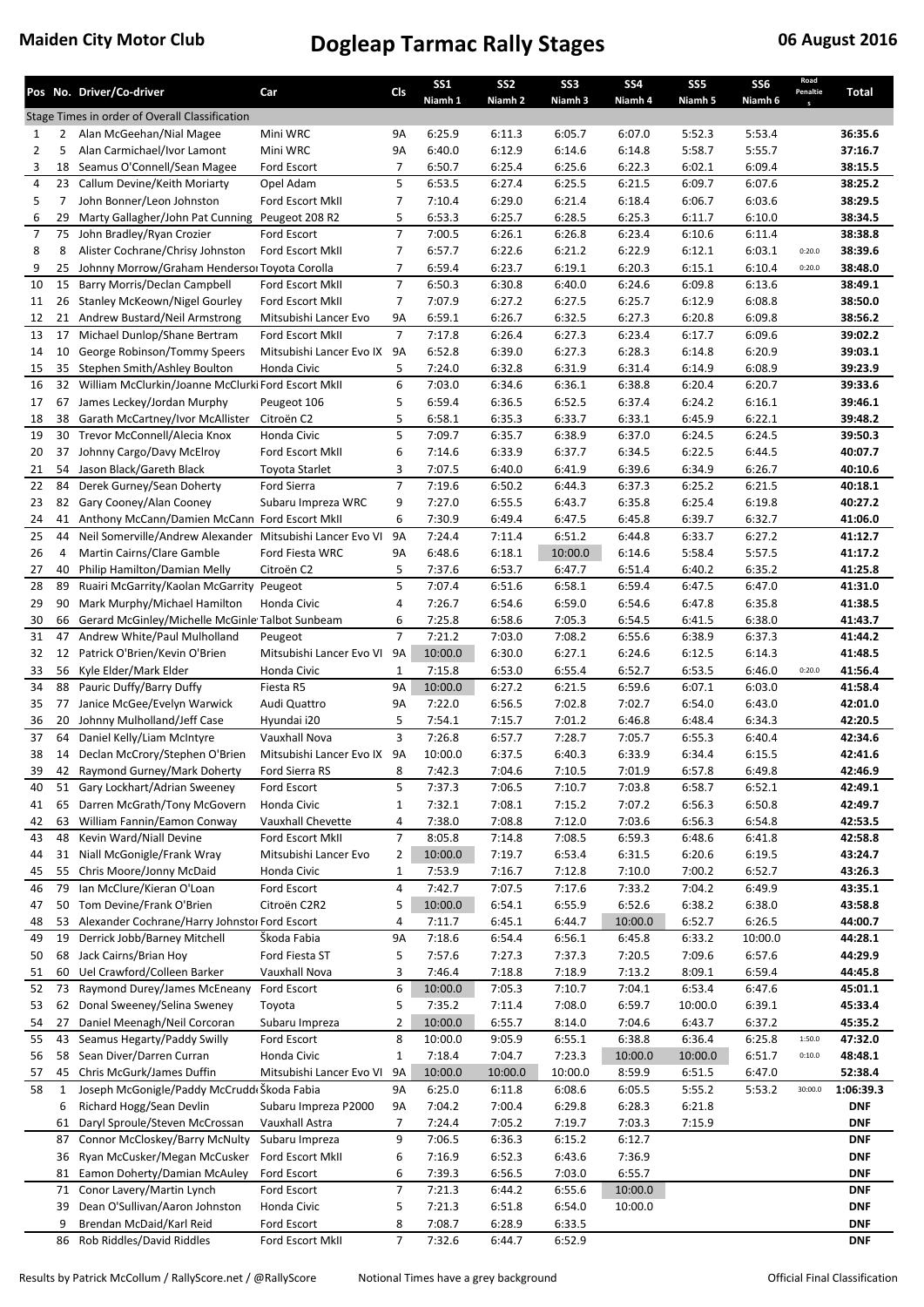|    | Pos No. Driver/Co-driver                                   | Car                     | Cls       | <b>SS1</b><br>Niamh 1 | SS <sub>2</sub><br>Niamh 2 | SS <sub>3</sub><br>Niamh 3 | SS <sub>4</sub><br>Niamh 4 | SS <sub>5</sub><br>Niamh 5 | SS <sub>6</sub><br>Niamh 6 | Road<br>Penaltie<br>S | Total      |
|----|------------------------------------------------------------|-------------------------|-----------|-----------------------|----------------------------|----------------------------|----------------------------|----------------------------|----------------------------|-----------------------|------------|
|    | Stage Times in order of Overall Classification (continued) |                         |           |                       |                            |                            |                            |                            |                            |                       |            |
| 85 | Eamon McCrystal/Niall McKenna                              | <b>Ford Escort MkII</b> | 7         | 7:43.4                | 6:42.6                     | 6:54.8                     |                            |                            |                            |                       | <b>DNF</b> |
| 33 | Paul Murdoch/Mark McCafferty                               | Ford Escort             | 6         | 7:38.1                | 7:11.7                     | 7:27.0                     |                            |                            |                            |                       | <b>DNF</b> |
| 70 | Ronan Campbell/James McQuaid                               | <b>Ford Escort MkII</b> | 7         | 10:00.0               | 6:52.2                     | 6:55.8                     |                            |                            |                            |                       | <b>DNF</b> |
| 49 | Chris Byers/Joan Gilmore                                   | <b>Ford Escort MkII</b> | 6         | 7:38.1                | 6:54.8                     |                            |                            |                            |                            |                       | <b>DNF</b> |
| 46 | Paddy McVeigh/Gary McElhinney                              | Subaru Impreza          | <b>9A</b> | 6:45.4                | 8:09.2                     |                            |                            |                            |                            |                       | <b>DNF</b> |
| 74 | Brian Little/Mathew Prentice                               | <b>Ford Escort MkII</b> | 4         | 7:50.7                | 7:34.4                     |                            |                            |                            |                            |                       | <b>DNF</b> |
| 28 | Matthew McAlister/Christopher Mc Subaru Impreza            |                         | <b>9A</b> | 9:19.6                |                            |                            |                            |                            |                            |                       | <b>DNF</b> |
| 22 | Stanley Ballantine/Laura McFadden Mitsubishi Lancer Evo X  |                         | 2         | 10:00.0               |                            |                            |                            |                            |                            |                       | <b>DNF</b> |
| 76 | Darragh Doherty/James McDermot Toyota Corolla              |                         | 5         | 10:00.0               |                            |                            |                            |                            |                            |                       | <b>DNF</b> |
| 52 | Alister Peoples/Patrick Patterson                          | Ford Escort             | 5         |                       |                            |                            |                            |                            |                            |                       | <b>DNF</b> |
| 69 | Eamon McCafferty/Michael Donnel Ford Puma                  |                         | 3         |                       |                            |                            |                            |                            |                            |                       | <b>DNF</b> |
| 78 | Chris Gillespie/Conor Gillespie                            | Ford Escort MkII        | 6         |                       |                            |                            |                            |                            |                            |                       | <b>DNF</b> |
| 83 | Kevin Kelly/Kieron Donnelly                                | Citroën Saxo            | 4         |                       |                            |                            |                            |                            |                            |                       | <b>DNF</b> |
|    |                                                            |                         |           |                       |                            |                            |                            |                            |                            |                       |            |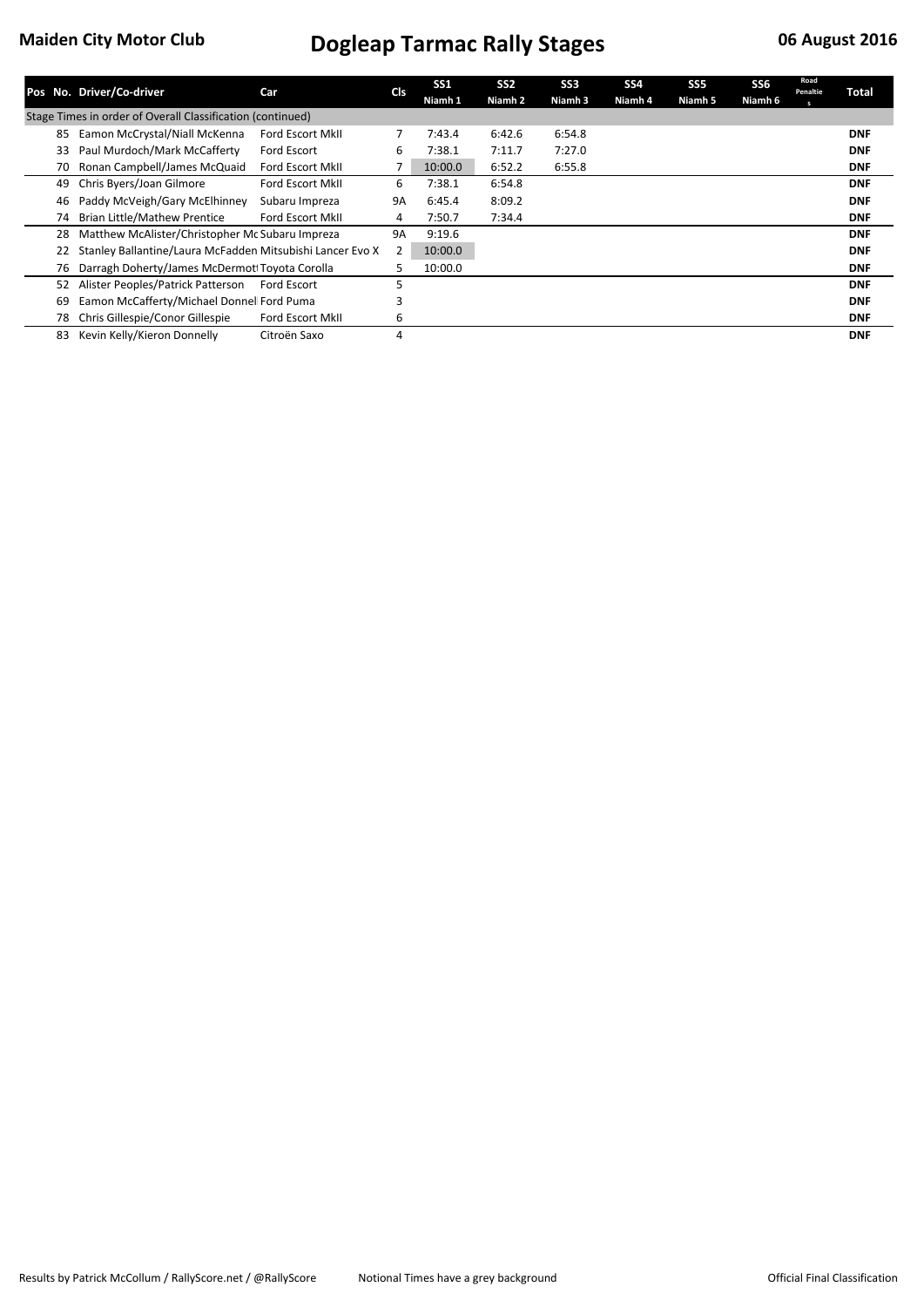|                |    | Pos No. Driver/Co-driver                                  | Car                   | Cls            | <b>SS1</b><br>Niamh 1 | SS <sub>2</sub><br>Niamh 2 | SS <sub>3</sub><br>Niamh 3 | <b>SS4</b><br>Niamh 4 | SS <sub>5</sub><br>Niamh 5 | SS <sub>6</sub><br>Niamh 6 | Road<br>Penaltie | Total      |
|----------------|----|-----------------------------------------------------------|-----------------------|----------------|-----------------------|----------------------------|----------------------------|-----------------------|----------------------------|----------------------------|------------------|------------|
| Class 1        |    | Group N cars up to 2000cc                                 |                       |                |                       |                            |                            |                       |                            |                            |                  |            |
| 1              | 56 | Kyle Elder/Mark Elder                                     | Honda Civic           | $\mathbf{1}$   | 7:15.8                | 6:53.0                     | 6:55.4                     | 6:52.7                | 6:53.5                     | 6:46.0                     | 0:20.0           | 41:56.4    |
| $\overline{2}$ | 65 | Darren McGrath/Tony McGovern                              | Honda Civic           | $\mathbf 1$    | 7:32.1                | 7:08.1                     | 7:15.2                     | 7:07.2                | 6:56.3                     | 6:50.8                     |                  | 42:49.7    |
| 3              | 55 | Chris Moore/Jonny McDaid                                  | Honda Civic           | 1              | 7:53.9                | 7:16.7                     | 7:12.8                     | 7:10.0                | 7:00.2                     | 6:52.7                     |                  | 43:26.3    |
| $\overline{4}$ | 58 | Sean Diver/Darren Curran                                  | Honda Civic           | $\mathbf{1}$   | 7:18.4                | 7:04.7                     | 7:23.3                     | 10:00.0               | 10:00.0                    | 6:51.7                     | 0:10.0           | 48:48.1    |
| Class 2        |    | Group N cars over 2000cc                                  |                       |                |                       |                            |                            |                       |                            |                            |                  |            |
| $\mathbf{1}$   | 31 | Niall McGonigle/Frank Wray                                | Mitsubishi Lancer Evo | $\overline{2}$ | 10:00.0               | 7:19.7                     | 6:53.4                     | 6:31.5                | 6:20.6                     | 6:19.5                     |                  | 43:24.7    |
| 2              | 27 | Daniel Meenagh/Neil Corcoran                              | Subaru Impreza        | 2              | 10:00.0               | 6:55.7                     | 8:14.0                     | 7:04.6                | 6:43.7                     | 6:37.2                     |                  | 45:35.2    |
|                | 22 | Stanley Ballantine/Laura McFadden Mitsubishi Lancer Evo X |                       | 2              | 10:00.0               |                            |                            |                       |                            |                            |                  | <b>DNF</b> |
|                |    |                                                           |                       |                |                       |                            |                            |                       |                            |                            |                  |            |
| Class 3        |    | Clubman cars up to 1450cc, 2WD                            |                       |                |                       |                            |                            |                       |                            |                            |                  |            |
| $\mathbf{1}$   | 54 | Jason Black/Gareth Black                                  | Toyota Starlet        | 3              | 7:07.5                | 6:40.0                     | 6:41.9                     | 6:39.6                | 6:34.9                     | 6:26.7                     |                  | 40:10.6    |
| $\overline{2}$ | 64 | Daniel Kelly/Liam McIntyre                                | Vauxhall Nova         | 3              | 7:26.8                | 6:57.7                     | 7:28.7                     | 7:05.7                | 6:55.3                     | 6:40.4                     |                  | 42:34.6    |
| 3              | 60 | Uel Crawford/Colleen Barker                               | Vauxhall Nova         | 3              | 7:46.4                | 7:18.8                     | 7:18.9                     | 7:13.2                | 8:09.1                     | 6:59.4                     |                  | 44:45.8    |
|                | 69 | Eamon McCafferty/Michael Donnel Ford Puma                 |                       | 3              |                       |                            |                            |                       |                            |                            |                  | <b>DNF</b> |
| Class 4        |    | Clubman cars 1451cc to 1650cc, not multi-valve, 2WD       |                       |                |                       |                            |                            |                       |                            |                            |                  |            |
| $\mathbf{1}$   | 90 | Mark Murphy/Michael Hamilton                              | Honda Civic           | 4              | 7:26.7                | 6:54.6                     | 6:59.0                     | 6:54.6                | 6:47.8                     | 6:35.8                     |                  | 41:38.5    |
| $\overline{2}$ | 63 | William Fannin/Eamon Conway                               | Vauxhall Chevette     | 4              | 7:38.0                | 7:08.8                     | 7:12.0                     | 7:03.6                | 6:56.3                     | 6:54.8                     |                  | 42:53.5    |
| 3              | 79 | Ian McClure/Kieran O'Loan                                 | Ford Escort           | 4              | 7:42.7                | 7:07.5                     | 7:17.6                     | 7:33.2                | 7:04.2                     | 6:49.9                     |                  | 43:35.1    |
| $\overline{4}$ | 53 | Alexander Cochrane/Harry Johnstor Ford Escort             |                       | 4              | 7:11.7                | 6:45.1                     | 6:44.7                     | 10:00.0               | 6:52.7                     | 6:26.5                     |                  | 44:00.7    |
|                | 74 | Brian Little/Mathew Prentice                              | Ford Escort MkII      | 4              | 7:50.7                | 7:34.4                     |                            |                       |                            |                            |                  | <b>DNF</b> |
|                | 83 | Kevin Kelly/Kieron Donnelly                               | Citroën Saxo          | 4              |                       |                            |                            |                       |                            |                            |                  | <b>DNF</b> |
|                |    |                                                           |                       |                |                       |                            |                            |                       |                            |                            |                  |            |
| Class 5        |    | Clubman cars 1451cc to 1650cc, multi-valve, 2WD           |                       |                |                       |                            |                            |                       |                            |                            |                  |            |
| 1              | 23 | Callum Devine/Keith Moriarty                              | Opel Adam             | 5              | 6:53.5                | 6:27.4                     | 6:25.5                     | 6:21.5                | 6:09.7                     | 6:07.6                     |                  | 38:25.2    |
| $\overline{2}$ | 29 | Marty Gallagher/John Pat Cunning Peugeot 208 R2           |                       | 5              | 6:53.3                | 6:25.7                     | 6:28.5                     | 6:25.3                | 6:11.7                     | 6:10.0                     |                  | 38:34.5    |
| 3              | 35 | Stephen Smith/Ashley Boulton                              | Honda Civic           | 5              | 7:24.0                | 6:32.8                     | 6:31.9                     | 6:31.4                | 6:14.9                     | 6:08.9                     |                  | 39:23.9    |
| 4              | 67 | James Leckey/Jordan Murphy                                | Peugeot 106           | 5              | 6:59.4                | 6:36.5                     | 6:52.5                     | 6:37.4                | 6:24.2                     | 6:16.1                     |                  | 39:46.1    |
| 5              | 38 | Garath McCartney/Ivor McAllister                          | Citroën C2            | 5              | 6:58.1                | 6:35.3                     | 6:33.7                     | 6:33.1                | 6:45.9                     | 6:22.1                     |                  | 39:48.2    |
| 6              | 30 | Trevor McConnell/Alecia Knox                              | Honda Civic           | 5              | 7:09.7                | 6:35.7                     | 6:38.9                     | 6:37.0                | 6:24.5                     | 6:24.5                     |                  | 39:50.3    |
| $\overline{7}$ | 40 | Philip Hamilton/Damian Melly                              | Citroën C2            | 5              | 7:37.6                | 6:53.7                     | 6:47.7                     | 6:51.4                | 6:40.2                     | 6:35.2                     |                  | 41:25.8    |
| 8              | 89 | Ruairi McGarrity/Kaolan McGarrity Peugeot                 |                       | 5              | 7:07.4                | 6:51.6                     | 6:58.1                     | 6:59.4                | 6:47.5                     | 6:47.0                     |                  | 41:31.0    |
| 9              | 20 | Johnny Mulholland/Jeff Case                               | Hyundai i20           | 5              | 7:54.1                | 7:15.7                     | 7:01.2                     | 6:46.8                | 6:48.4                     | 6:34.3                     |                  | 42:20.5    |
| 10             | 51 | Gary Lockhart/Adrian Sweeney                              | Ford Escort           | 5              | 7:37.3                | 7:06.5                     | 7:10.7                     | 7:03.8                | 6:58.7                     | 6:52.1                     |                  | 42:49.1    |
| 11             | 50 | Tom Devine/Frank O'Brien                                  | Citroën C2R2          | 5              | 10:00.0               | 6:54.1                     | 6:55.9                     | 6:52.6                | 6:38.2                     | 6:38.0                     |                  | 43:58.8    |
| 12             | 68 | Jack Cairns/Brian Hoy                                     | Ford Fiesta ST        | 5              | 7:57.6                | 7:27.3                     | 7:37.3                     | 7:20.5                | 7:09.6                     | 6:57.6                     |                  | 44:29.9    |
| 13             |    | 62 Donal Sweeney/Selina Sweney                            | Toyota                | 5              | 7:35.2                | 7:11.4                     | 7:08.0                     | 6:59.7                | 10:00.0                    | 6:39.1                     |                  | 45:33.4    |
|                |    | 39 Dean O'Sullivan/Aaron Johnston                         | Honda Civic           | 5              | 7:21.3                | 6:51.8                     | 6:54.0                     | 10:00.0               |                            |                            |                  | <b>DNF</b> |
|                | 76 | Darragh Doherty/James McDermot Toyota Corolla             |                       | 5              | 10:00.0               |                            |                            |                       |                            |                            |                  | <b>DNF</b> |
|                |    | 52 Alister Peoples/Patrick Patterson                      | Ford Escort           | 5              |                       |                            |                            |                       |                            |                            |                  | <b>DNF</b> |
| Class 6        |    | Clubman cars 1651cc to 2100cc, not multi-valve, 2WD       |                       |                |                       |                            |                            |                       |                            |                            |                  |            |
| $\mathbf{1}$   | 32 | William McClurkin/Joanne McClurki Ford Escort MkII        |                       | 6              | 7:03.0                | 6:34.6                     | 6:36.1                     | 6:38.8                | 6:20.4                     | 6:20.7                     |                  | 39:33.6    |
| $\overline{2}$ | 37 | Johnny Cargo/Davy McElroy                                 | Ford Escort MkII      | 6              | 7:14.6                | 6:33.9                     | 6:37.7                     | 6:34.5                | 6:22.5                     | 6:44.5                     |                  | 40:07.7    |
| 3              | 41 | Anthony McCann/Damien McCann Ford Escort MkII             |                       | 6              | 7:30.9                | 6:49.4                     | 6:47.5                     | 6:45.8                | 6:39.7                     | 6:32.7                     |                  | 41:06.0    |
| 4              | 66 | Gerard McGinley/Michelle McGinle Talbot Sunbeam           |                       | 6              | 7:25.8                | 6:58.6                     | 7:05.3                     | 6:54.5                | 6:41.5                     | 6:38.0                     |                  | 41:43.7    |
| 5              | 73 | Raymond Durey/James McEneany Ford Escort                  |                       | 6              | 10:00.0               | 7:05.3                     | 7:10.7                     | 7:04.1                | 6:53.4                     | 6:47.6                     |                  | 45:01.1    |
|                | 36 | Ryan McCusker/Megan McCusker Ford Escort MkII             |                       | 6              | 7:16.9                | 6:52.3                     | 6:43.6                     | 7:36.9                |                            |                            |                  | <b>DNF</b> |
|                | 81 | Eamon Doherty/Damian McAuley                              | Ford Escort           | 6              | 7:39.3                | 6:56.5                     | 7:03.0                     | 6:55.7                |                            |                            |                  | <b>DNF</b> |
|                | 33 | Paul Murdoch/Mark McCafferty                              | Ford Escort           | 6              | 7:38.1                | 7:11.7                     | 7:27.0                     |                       |                            |                            |                  | <b>DNF</b> |
|                | 49 | Chris Byers/Joan Gilmore                                  | Ford Escort MkII      | 6              | 7:38.1                | 6:54.8                     |                            |                       |                            |                            |                  | <b>DNF</b> |
|                |    | 78 Chris Gillespie/Conor Gillespie                        | Ford Escort MkII      | 6              |                       |                            |                            |                       |                            |                            |                  | DNF        |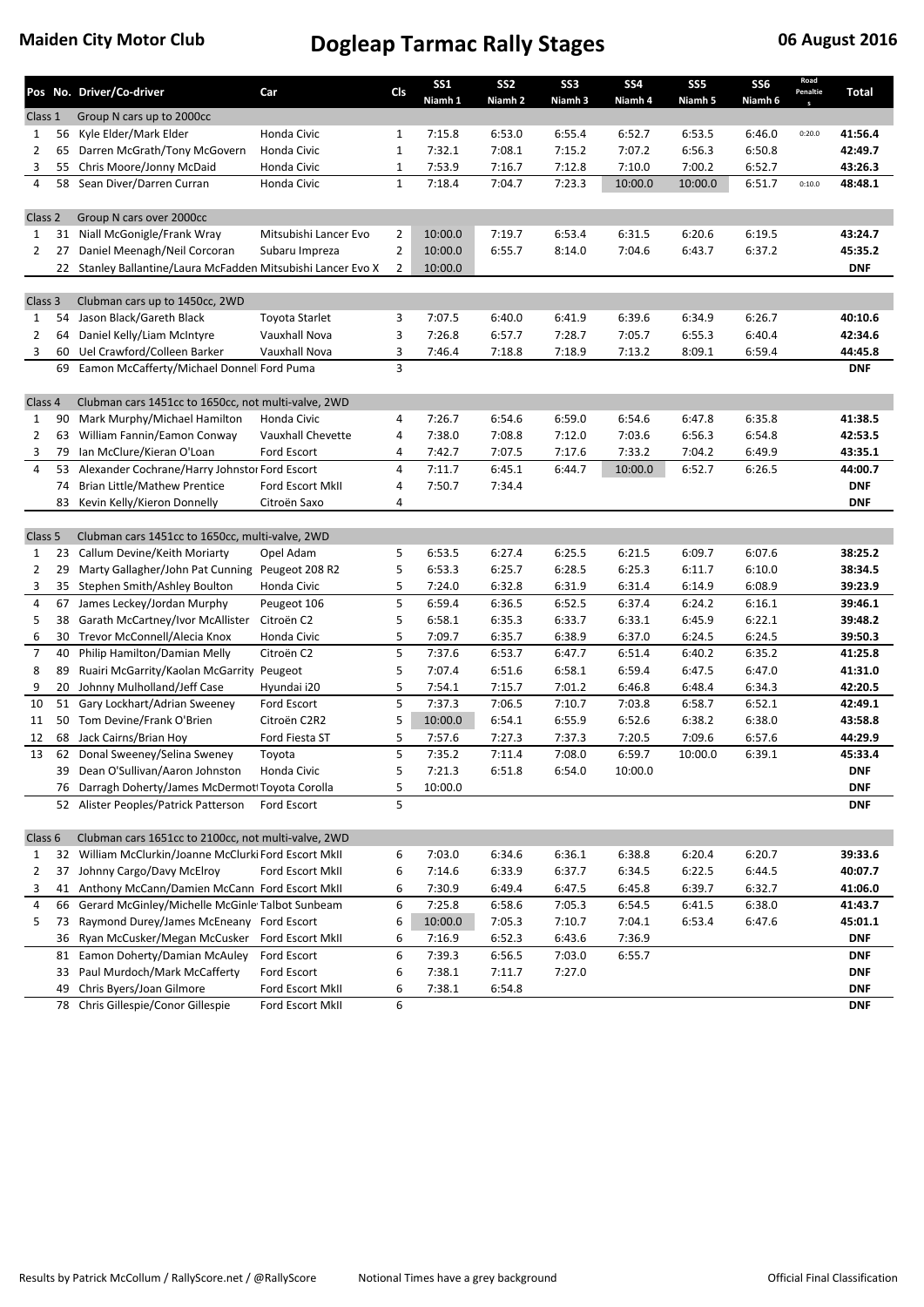|                              |                | Pos No. Driver/Co-driver                                      | Car                             | <b>Cls</b>     | <b>SS1</b>        | SS <sub>2</sub>  | SS <sub>3</sub>  | <b>SS4</b>       | SS5              | SS <sub>6</sub>  | Road<br>Penaltie | Total              |
|------------------------------|----------------|---------------------------------------------------------------|---------------------------------|----------------|-------------------|------------------|------------------|------------------|------------------|------------------|------------------|--------------------|
|                              |                |                                                               |                                 |                | Niamh 1           | Niamh 2          | Niamh 3          | Niamh 4          | Niamh 5          | Niamh 6          |                  |                    |
| Class <sub>7</sub>           |                | Clubman cars 1651cc to 2100cc, multi-valve, 2WD               |                                 |                |                   |                  |                  |                  |                  |                  |                  |                    |
| $\mathbf{1}$<br>$\mathbf{2}$ | 18<br>7        | Seamus O'Connell/Sean Magee<br>John Bonner/Leon Johnston      | Ford Escort<br>Ford Escort MkII | 7              | 6:50.7<br>7:10.4  | 6:25.4<br>6:29.0 | 6:25.6<br>6:21.4 | 6:22.3<br>6:18.4 | 6:02.1<br>6:06.7 | 6:09.4<br>6:03.6 |                  | 38:15.5<br>38:29.5 |
| 3                            | 75             | John Bradley/Ryan Crozier                                     | Ford Escort                     | 7<br>7         |                   | 6:26.1           | 6:26.8           | 6:23.4           | 6:10.6           | 6:11.4           |                  | 38:38.8            |
| $\overline{\mathbf{4}}$      | 8              | Alister Cochrane/Chrisy Johnston                              | Ford Escort MkII                | 7              | 7:00.5<br>6:57.7  | 6:22.6           | 6:21.2           | 6:22.9           | 6:12.1           | 6:03.1           | 0:20.0           | 38:39.6            |
| 5                            | 25             | Johnny Morrow/Graham Hendersor Toyota Corolla                 |                                 | $\overline{7}$ | 6:59.4            | 6:23.7           | 6:19.1           | 6:20.3           | 6:15.1           | 6:10.4           | 0:20.0           | 38:48.0            |
| 6                            | 15             | Barry Morris/Declan Campbell                                  | Ford Escort MkII                | $\overline{7}$ |                   | 6:30.8           | 6:40.0           |                  | 6:09.8           | 6:13.6           |                  | 38:49.1            |
| $\overline{7}$               | 26             | Stanley McKeown/Nigel Gourley                                 | Ford Escort MkII                | 7              | 6:50.3<br>7:07.9  | 6:27.2           | 6:27.5           | 6:24.6<br>6:25.7 | 6:12.9           | 6:08.8           |                  | 38:50.0            |
| 8                            | 17             |                                                               | Ford Escort MkII                | $\overline{7}$ |                   | 6:26.4           |                  |                  | 6:17.7           |                  |                  | 39:02.2            |
| 9                            | 84             | Michael Dunlop/Shane Bertram<br>Derek Gurney/Sean Doherty     | Ford Sierra                     | $\overline{7}$ | 7:17.8<br>7:19.6  | 6:50.2           | 6:27.3<br>6:44.3 | 6:23.4<br>6:37.3 | 6:25.2           | 6:09.6<br>6:21.5 |                  | 40:18.1            |
| 10                           | 47             | Andrew White/Paul Mulholland                                  | Peugeot                         | $\overline{7}$ | 7:21.2            | 7:03.0           | 7:08.2           | 6:55.6           | 6:38.9           | 6:37.3           |                  | 41:44.2            |
| 11                           | 48             | Kevin Ward/Niall Devine                                       | Ford Escort MkII                | $\overline{7}$ |                   | 7:14.8           |                  | 6:59.3           | 6:48.6           |                  |                  | 42:58.8            |
|                              |                |                                                               | Vauxhall Astra                  | 7              | 8:05.8            |                  | 7:08.5           |                  |                  | 6:41.8           |                  | <b>DNF</b>         |
|                              | 61<br>71       | Daryl Sproule/Steven McCrossan<br>Conor Lavery/Martin Lynch   | Ford Escort                     | $\overline{7}$ | 7:24.4<br>7:21.3  | 7:05.2<br>6:44.2 | 7:19.7<br>6:55.6 | 7:03.3           | 7:15.9           |                  |                  | <b>DNF</b>         |
|                              | 86             | Rob Riddles/David Riddles                                     | Ford Escort MkII                | $\overline{7}$ | 7:32.6            | 6:44.7           | 6:52.9           | 10:00.0          |                  |                  |                  | <b>DNF</b>         |
|                              | 85             |                                                               | Ford Escort MkII                | $\overline{7}$ |                   |                  |                  |                  |                  |                  |                  | <b>DNF</b>         |
|                              | 70             | Eamon McCrystal/Niall McKenna<br>Ronan Campbell/James McQuaid | Ford Escort MkII                | 7              | 7:43.4<br>10:00.0 | 6:42.6<br>6:52.2 | 6:54.8<br>6:55.8 |                  |                  |                  |                  | <b>DNF</b>         |
|                              |                |                                                               |                                 |                |                   |                  |                  |                  |                  |                  |                  |                    |
| Class 8                      |                | Clubman cars over 2100cc, 2WD                                 |                                 |                |                   |                  |                  |                  |                  |                  |                  |                    |
| $\mathbf{1}$                 | 42             | Raymond Gurney/Mark Doherty                                   | Ford Sierra RS                  | 8              | 7:42.3            | 7:04.6           | 7:10.5           | 7:01.9           | 6:57.8           | 6:49.8           |                  | 42:46.9            |
| $\overline{2}$               | 43             | Seamus Hegarty/Paddy Swilly                                   | Ford Escort                     | 8              | 10:00.0           | 9:05.9           | 6:55.1           | 6:38.8           | 6:36.4           | 6:25.8           | 1:50.0           | 47:32.0            |
|                              | 9              | Brendan McDaid/Karl Reid                                      | Ford Escort                     | 8              | 7:08.7            | 6:28.9           | 6:33.5           |                  |                  |                  |                  | <b>DNF</b>         |
|                              |                |                                                               |                                 |                |                   |                  |                  |                  |                  |                  |                  |                    |
| Class 9                      |                | WRC cars manufactured prior to 2011                           |                                 |                |                   |                  |                  |                  |                  |                  |                  |                    |
| $\mathbf{1}$                 | 82             | Gary Cooney/Alan Cooney                                       | Subaru Impreza WRC              | 9              | 7:27.0            | 6:55.5           | 6:43.7           | 6:35.8           | 6:25.4           | 6:19.8           |                  | 40:27.2            |
|                              |                | 87 Connor McCloskey/Barry McNulty                             | Subaru Impreza                  | 9              | 7:06.5            | 6:36.3           | 6:15.2           | 6:12.7           |                  |                  |                  | <b>DNF</b>         |
|                              |                |                                                               |                                 |                |                   |                  |                  |                  |                  |                  |                  |                    |
| Class 9A                     |                | All other eligible cars                                       |                                 |                |                   |                  |                  |                  |                  |                  |                  |                    |
| $\mathbf{1}$                 | $\overline{2}$ | Alan McGeehan/Nial Magee                                      | Mini WRC                        | 9A             | 6:25.9            | 6:11.3           | 6:05.7           | 6:07.0           | 5:52.3           | 5:53.4           |                  | 36:35.6            |
| $\overline{2}$               | 5              | Alan Carmichael/Ivor Lamont                                   | Mini WRC                        | <b>9A</b>      | 6:40.0            | 6:12.9           | 6:14.6           | 6:14.8           | 5:58.7           | 5:55.7           |                  | 37:16.7            |
| 3                            | 21             | Andrew Bustard/Neil Armstrong                                 | Mitsubishi Lancer Evo           | <b>9A</b>      | 6:59.1            | 6:26.7           | 6:32.5           | 6:27.3           | 6:20.8           | 6:09.8           |                  | 38:56.2            |
| 4                            | 10             | George Robinson/Tommy Speers                                  | Mitsubishi Lancer Evo IX        | 9A             | 6:52.8            | 6:39.0           | 6:27.3           | 6:28.3           | 6:14.8           | 6:20.9           |                  | 39:03.1            |
| 5                            | 44             | Neil Somerville/Andrew Alexander Mitsubishi Lancer Evo VI     |                                 | 9A             | 7:24.4            | 7:11.4           | 6:51.2           | 6:44.8           | 6:33.7           | 6:27.2           |                  | 41:12.7            |
| 6                            | 4              | Martin Cairns/Clare Gamble                                    | Ford Fiesta WRC                 | <b>9A</b>      | 6:48.6            | 6:18.1           | 10:00.0          | 6:14.6           | 5:58.4           | 5:57.5           |                  | 41:17.2            |
| $\overline{7}$               | 12             | Patrick O'Brien/Kevin O'Brien                                 | Mitsubishi Lancer Evo VI        | 9A             | 10:00.0           | 6:30.0           | 6:27.1           | 6:24.6           | 6:12.5           | 6:14.3           |                  | 41:48.5            |
| 8                            | 88             | Pauric Duffy/Barry Duffy                                      | Fiesta R5                       | 9A             | 10:00.0           | 6:27.2           | 6:21.5           | 6:59.6           | 6:07.1           | 6:03.0           |                  | 41:58.4            |
| 9                            | 77             | Janice McGee/Evelyn Warwick                                   | Audi Quattro                    | 9A             | 7:22.0            | 6:56.5           | 7:02.8           | 7:02.7           | 6:54.0           | 6:43.0           |                  | 42:01.0            |
| 10                           | 14             | Declan McCrory/Stephen O'Brien                                | Mitsubishi Lancer Evo IX        | 9A             | 10:00.0           | 6:37.5           | 6:40.3           | 6:33.9           | 6:34.4           | 6:15.5           |                  | 42:41.6            |
| 11                           | 19             | Derrick Jobb/Barney Mitchell                                  | Škoda Fabia                     | <b>9A</b>      | 7:18.6            | 6:54.4           | 6:56.1           | 6:45.8           | 6:33.2           | 10:00.0          |                  | 44:28.1            |
| 12                           | 45             | Chris McGurk/James Duffin                                     | Mitsubishi Lancer Evo VI        | 9A             | 10:00.0           | 10:00.0          | 10:00.0          | 8:59.9           | 6:51.5           | 6:47.0           |                  | 52:38.4            |
| 13                           | $\mathbf{1}$   | Joseph McGonigle/Paddy McCrudd Škoda Fabia                    |                                 | <b>9A</b>      | 6:25.0            | 6:11.8           | 6:08.6           | 6:05.5           | 5:55.2           | 5:53.2           | 30:00.0          | 1:06:39.3          |
|                              | 6              | Richard Hogg/Sean Devlin                                      | Subaru Impreza P2000            | <b>9A</b>      | 7:04.2            | 7:00.4           | 6:29.8           | 6:28.3           | 6:21.8           |                  |                  | <b>DNF</b>         |
|                              | 46             | Paddy McVeigh/Gary McElhinney                                 | Subaru Impreza                  | 9A             | 6:45.4            | 8:09.2           |                  |                  |                  |                  |                  | <b>DNF</b>         |
|                              |                | 28 Matthew McAlister/Christopher Mc Subaru Impreza            |                                 | <b>9A</b>      | 9:19.6            |                  |                  |                  |                  |                  |                  | <b>DNF</b>         |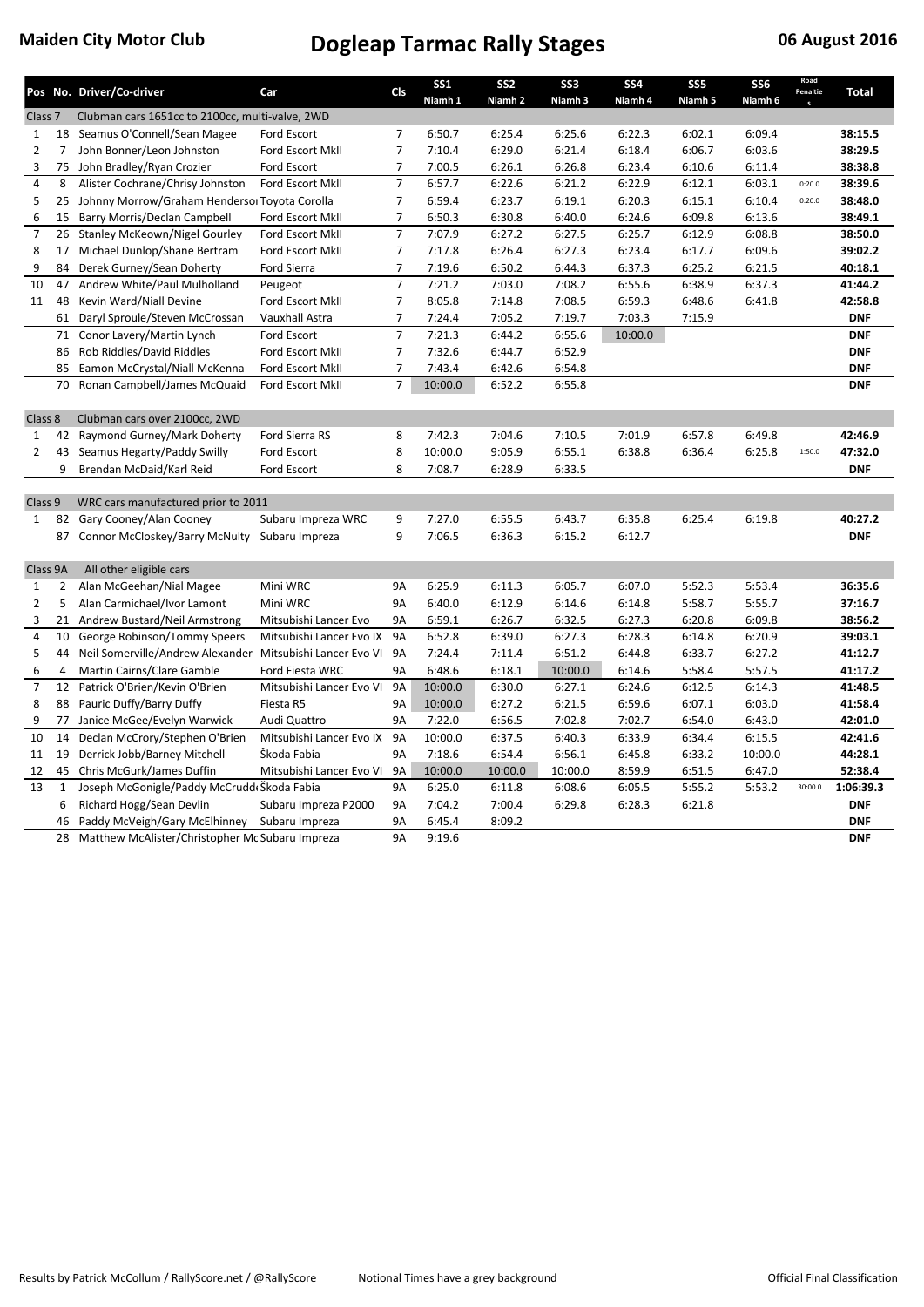|                |          | Pos No. Driver/Co-driver                                                 | Car                                        | <b>SS1</b>     | SS <sub>2</sub> | SS <sub>3</sub> | <b>SS4</b>   | SS <sub>5</sub> | SS6          |  |
|----------------|----------|--------------------------------------------------------------------------|--------------------------------------------|----------------|-----------------|-----------------|--------------|-----------------|--------------|--|
|                |          | Overall Positions for each Stage                                         |                                            | Niamh 1        | Niamh 2         | Niamh 3         | Niamh 4      | Niamh 5         | Niamh 6      |  |
| 1              | 2        | Alan McGeehan/Nial Magee                                                 | Mini WRC                                   | $\overline{2}$ | 1               | 1               | 2            | 1               | 2            |  |
| $\overline{2}$ | 5        | Alan Carmichael/Ivor Lamont                                              | Mini WRC                                   | 3              | 3               | 3               | 5            | 4               | 3            |  |
| 3              | 18       | Seamus O'Connell/Sean Magee                                              | Ford Escort                                | 7              | 7               | 10              | 9            | 5               | 11           |  |
| 4              | 23       | Callum Devine/Keith Moriarty                                             | Opel Adam                                  | 10             | 14              | 9               | 8            | 8               | 8            |  |
| 5              | 7        | John Bonner/Leon Johnston                                                | Ford Escort MkII                           | 25             | 16              | 7               | 6            | 6               | 7            |  |
| 6              | 29       | Marty Gallagher/John Pat Cunning                                         | Peugeot 208 R2                             | 9              | 8               | 16              | 15           | 11              | 14           |  |
| 7              | 75       | John Bradley/Ryan Crozier                                                | Ford Escort                                | 16             | 9               | $11\,$          | 11           | 10              | 16           |  |
| 8              | 8        | Alister Cochrane/Chrisy Johnston                                         | Ford Escort MkII                           | 11             | 5               | 6               | 10           | 12              | 6            |  |
| 9              | 25       | Johnny Morrow/Graham Hendersor Toyota Corolla                            |                                            | 14<br>6        | 6               | 5<br>25         | 7            | 17<br>9         | 15<br>17     |  |
| 10<br>11       | 15<br>26 | Barry Morris/Declan Campbell<br>Stanley McKeown/Nigel Gourley            | Ford Escort MkII<br>Ford Escort MkII       | 22             | 18<br>12        | 15              | 13<br>16     | 14              | 9            |  |
| 12             | 21       | Andrew Bustard/Neil Armstrong                                            | Mitsubishi Lancer Evo                      | 13             | 11              | 19              | 17           | 21              | 13           |  |
| 13             | 17       | Michael Dunlop/Shane Bertram                                             | Ford Escort MkII                           | 30             | 10              | 13              | 11           | 18              | 12           |  |
| 14             |          | 10 George Robinson/Tommy Speers                                          | Mitsubishi Lancer Evo IX                   | 8              | 27              | 13              | 18           | 15              | 24           |  |
| 15             | 35       | Stephen Smith/Ashley Boulton                                             | Honda Civic                                | 38             | 19              | 18              | 20           | 16              | 10           |  |
| 16             | 32       | William McClurkin/Joanne McClurki Ford Escort MkII                       |                                            | 17             | 21              | 22              | 29           | 19              | 23           |  |
| 17             | 67       | James Leckey/Jordan Murphy                                               | Peugeot 106                                | 14             | 25              | 35              | 28           | 24              | 20           |  |
| 18             | 38       | Garath McCartney/Ivor McAllister                                         | Citroën C2                                 | 12             | 22              | 21              | 22           | 39              | 26           |  |
| 19             |          | 30 Trevor McConnell/Alecia Knox                                          | Honda Civic                                | 24             | 23              | 24              | 26           | 25              | 27           |  |
| 20             | 37       | Johnny Cargo/Davy McElroy                                                | Ford Escort MkII                           | 27             | 20              | 23              | 24           | 23              | 44           |  |
| 21             | 54       | Jason Black/Gareth Black                                                 | <b>Toyota Starlet</b>                      | 21             | 28              | 27              | 31           | 31              | 30           |  |
| 22             | 84       | Derek Gurney/Sean Doherty                                                | Ford Sierra                                | 33             | 34              | 30              | 27           | 26              | 25           |  |
| 23             | 82<br>41 | Gary Cooney/Alan Cooney<br>Anthony McCann/Damien McCann Ford Escort MkII | Subaru Impreza WRC                         | 44<br>45       | 45<br>33        | 29<br>32        | 25<br>33     | 27<br>35        | 22<br>32     |  |
| 24<br>25       | 44       | Neil Somerville/Andrew Alexander                                         | Mitsubishi Lancer Evo VI                   | 39             | 61              | 34              | 32           | 29              | 31           |  |
| 26             | 4        | Martin Cairns/Clare Gamble                                               | Ford Fiesta WRC                            | 5              | 4               | 69              | 4            | 3               | 4            |  |
| 27             | 40       | Philip Hamilton/Damian Melly                                             | Citroën C2                                 | 50             | 40              | 33              | 36           | 36              | 34           |  |
| 28             | 89       | Ruairi McGarrity/Kaolan McGarrity                                        | Peugeot                                    | 20             | 35              | 46              | 44           | 40              | 46           |  |
| 29             | 90       | Mark Murphy/Michael Hamilton                                             | Honda Civic                                | 42             | 43              | 47              | 40           | 41              | 35           |  |
| 30             | 66       | Gerard McGinley/Michelle McGinle Talbot Sunbeam                          |                                            | 41             | 50              | 51              | 39           | 37              | 38           |  |
| 31             | 47       | Andrew White/Paul Mulholland                                             | Peugeot                                    | 34             | 52              | 53              | 41           | 34              | 37           |  |
| 32             | 12       | Patrick O'Brien/Kevin O'Brien                                            | Mitsubishi Lancer Evo VI                   | 65             | 17              | 12              | 13           | 13              | 18           |  |
| 33             | 56       | Kyle Elder/Mark Elder                                                    | Honda Civic                                | 28             | 39              | 41              | 38           | 47              | 45           |  |
| 34             | 88       | Pauric Duffy/Barry Duffy                                                 | Fiesta R5                                  | 65             | 12              | 8               | 45           | $\overline{7}$  | 5            |  |
| 35             | 77       | Janice McGee/Evelyn Warwick                                              | Audi Quattro                               | 37             | 47              | 49              | 48           | 48              | 43           |  |
| 36             | 20       | Johnny Mulholland/Jeff Case                                              | Hyundai i20                                | 61             | 65              | 48              | 35           | 42              | 33           |  |
| 37             | 64       | Daniel Kelly/Liam McIntyre                                               | Vauxhall Nova                              | 43             | 49              | 66              | 54           | 49              | 41           |  |
| 38<br>39       | 14<br>42 | Declan McCrory/Stephen O'Brien                                           | Mitsubishi Lancer Evo IX<br>Ford Sierra RS | 65<br>55       | 26<br>53        | 26<br>55        | 23<br>47     | 30<br>52        | 19<br>49     |  |
| 40             |          | Raymond Gurney/Mark Doherty<br>51 Gary Lockhart/Adrian Sweeney           | Ford Escort                                | 49             | 57              | 56              | 51           | 53              | 53           |  |
| 41             | 65       | Darren McGrath/Tony McGovern                                             | Honda Civic                                | 46             | 59              | 60              | 55           | 50              | 51           |  |
| 42             | 63       | William Fannin/Eamon Conway                                              | Vauxhall Chevette                          | 51             | 60              | 58              | 50           | 50              | 55           |  |
| 43             | 48       | Kevin Ward/Niall Devine                                                  | Ford Escort MkII                           | 63             | 64              | 54              | 43           | 43              | 42           |  |
| 44             | 31       | Niall McGonigle/Frank Wray                                               | Mitsubishi Lancer Evo                      | 65             | 68              | 37              | 21           | 20              | 21           |  |
| 45             | 55       | Chris Moore/Jonny McDaid                                                 | Honda Civic                                | 60             | 66              | 59              | 56           | 54              | 54           |  |
| 46             | 79       | Ian McClure/Kieran O'Loan                                                | Ford Escort                                | 56             | 58              | 61              | 59           | 55              | 50           |  |
| 47             | 50       | Tom Devine/Frank O'Brien                                                 | Citroën C2R2                               | 65             | 41              | 44              | 37           | 33              | 38           |  |
| 48             | 53       | Alexander Cochrane/Harry Johnstor Ford Escort                            |                                            | 26             | 32              | 31              | 62           | 45              | 29           |  |
| 49             | 19       | Derrick Jobb/Barney Mitchell                                             | Škoda Fabia                                | 32             | 42              | 45              | 33           | 28              | 58           |  |
| 50             | 68       | Jack Cairns/Brian Hoy                                                    | Ford Fiesta ST                             | 62             | 69              | 67              | 58           | 56              | 56           |  |
| 51             | 60       | Uel Crawford/Colleen Barker                                              | Vauxhall Nova                              | 58             | 67              | 62              | 57           | 58              | 57           |  |
| 52<br>53       | 73<br>62 | Raymond Durey/James McEneany<br>Donal Sweeney/Selina Sweney              | Ford Escort<br>Toyota                      | 65<br>48       | 56<br>61        | 56<br>52        | 52<br>46     | 46<br>59        | 48<br>40     |  |
| 54             | 27       | Daniel Meenagh/Neil Corcoran                                             | Subaru Impreza                             | 65             | 46              | 68              | 53           | 38              | 36           |  |
| 55             | 43       | Seamus Hegarty/Paddy Swilly                                              | Ford Escort                                | 65             | 72              | 40              | 29           | 32              | 28           |  |
| 56             | 58       | Sean Diver/Darren Curran                                                 | Honda Civic                                | 31             | 54              | 64              | 62           | 59              | 52           |  |
| 57             | 45       | Chris McGurk/James Duffin                                                | Mitsubishi Lancer Evo VI                   | 65             | 73              | 69              | 61           | 44              | 46           |  |
| 58             | 1        | Joseph McGonigle/Paddy McCrudd Skoda Fabia                               |                                            | $\mathbf{1}$   | $\overline{2}$  | $\overline{2}$  | $\mathbf{1}$ | $\overline{2}$  | $\mathbf{1}$ |  |
|                | 6        | Richard Hogg/Sean Devlin                                                 | Subaru Impreza P2000                       | 18             | 51              | 17              | 18           | 22              |              |  |
|                | 61       | Daryl Sproule/Steven McCrossan                                           | Vauxhall Astra                             | 39             | 55              | 63              | 49           | 57              |              |  |
|                | 87       | Connor McCloskey/Barry McNulty                                           | Subaru Impreza                             | 19             | 24              | $\overline{a}$  | 3            |                 |              |  |
|                | 36       | Ryan McCusker/Megan McCusker                                             | Ford Escort MkII                           | 29             | 38              | 28              | 60           |                 |              |  |
|                | 81       | Eamon Doherty/Damian McAuley                                             | Ford Escort                                | 54             | 47              | 50              | 42           |                 |              |  |
|                | 71       | Conor Lavery/Martin Lynch                                                | Ford Escort                                | 35             | 30              | 42              | 62           |                 |              |  |
|                | 39<br>9  | Dean O'Sullivan/Aaron Johnston                                           | Honda Civic                                | 35             | 36              | 38              | 62           |                 |              |  |
|                |          | Brendan McDaid/Karl Reid<br>86 Rob Riddles/David Riddles                 | Ford Escort<br>Ford Escort MkII            | 23<br>47       | 15<br>31        | 20<br>36        |              |                 |              |  |
|                |          |                                                                          |                                            |                |                 |                 |              |                 |              |  |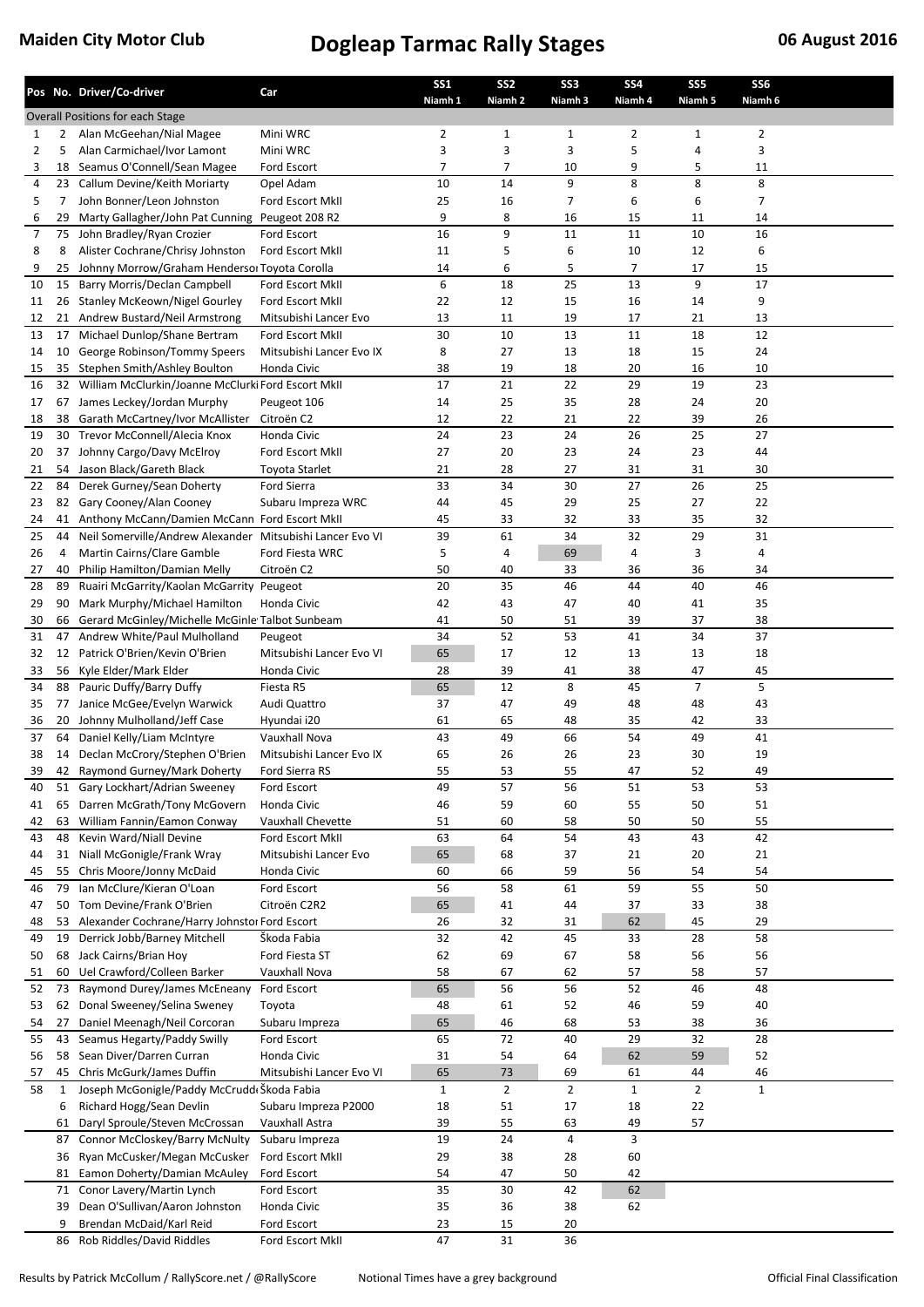|    | Pos No. Driver/Co-driver                                  | Car                     | SS1<br>Niamh 1 | SS <sub>2</sub><br>Niamh 2 | SS <sub>3</sub><br>Niamh 3 | SS <sub>4</sub><br>Niamh 4 | SS <sub>5</sub><br>Niamh 5 | SS <sub>6</sub><br>Niamh 6 |
|----|-----------------------------------------------------------|-------------------------|----------------|----------------------------|----------------------------|----------------------------|----------------------------|----------------------------|
|    | Overall Positions for each Stage (continued)              |                         |                |                            |                            |                            |                            |                            |
| 85 | Eamon McCrystal/Niall McKenna                             | <b>Ford Escort MkII</b> | 57             | 29                         | 39                         |                            |                            |                            |
| 33 | Paul Murdoch/Mark McCafferty                              | Ford Escort             | 52             | 63                         | 65                         |                            |                            |                            |
|    | 70 Ronan Campbell/James McQuaid                           | <b>Ford Escort MkII</b> | 65             | 37                         | 43                         |                            |                            |                            |
| 49 | Chris Byers/Joan Gilmore                                  | Ford Escort MkII        | 52             | 44                         |                            |                            |                            |                            |
| 46 | Paddy McVeigh/Gary McElhinney                             | Subaru Impreza          | 4              | 71                         |                            |                            |                            |                            |
| 74 | Brian Little/Mathew Prentice                              | <b>Ford Escort MkII</b> | 59             | 70                         |                            |                            |                            |                            |
| 28 | Matthew McAlister/Christopher Mc Subaru Impreza           |                         | 64             |                            |                            |                            |                            |                            |
|    | Stanley Ballantine/Laura McFadden Mitsubishi Lancer Evo X |                         | 65             |                            |                            |                            |                            |                            |
| 76 | Darragh Doherty/James McDermot Toyota Corolla             |                         | 65             |                            |                            |                            |                            |                            |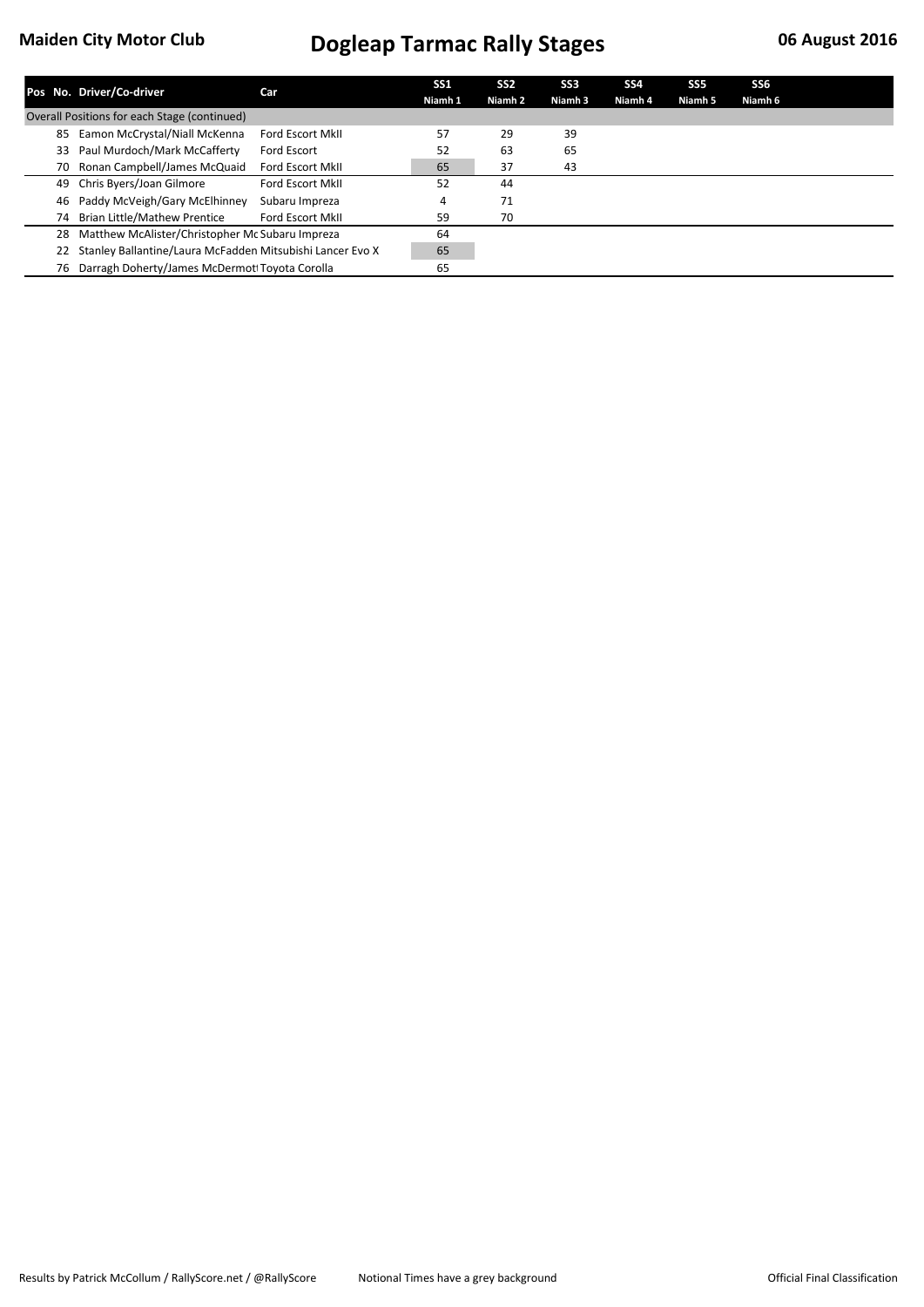|                |          | Pos No. Driver/Co-driver                                                 | Car                                        | <b>SS1</b>     | SS <sub>2</sub>     | SS <sub>3</sub> | <b>SS4</b>     | SS <sub>5</sub> | SS6            |  |
|----------------|----------|--------------------------------------------------------------------------|--------------------------------------------|----------------|---------------------|-----------------|----------------|-----------------|----------------|--|
|                |          | Overall Positions after each Stage                                       |                                            | Niamh 1        | Niamh 2             | Niamh 3         | Niamh 4        | Niamh 5         | Niamh 6        |  |
| 1              | 2        | Alan McGeehan/Nial Magee                                                 | Mini WRC                                   | 1              | 1                   | 1               | $\mathbf{1}$   | 1               | $\mathbf{1}$   |  |
| $\overline{2}$ | 5        | Alan Carmichael/Ivor Lamont                                              | Mini WRC                                   | $\overline{2}$ | $\overline{2}$      | $\overline{2}$  | $\overline{2}$ | $\overline{2}$  | $\overline{2}$ |  |
| 3              | 18       | Seamus O'Connell/Sean Magee                                              | Ford Escort                                | 6              | 4                   | 3               | 4              | 3               | 3              |  |
| 4              | 23       | Callum Devine/Keith Moriarty                                             | Opel Adam                                  | 9              | 6                   | 5               | 5              | 4               | 4              |  |
| 5              | 7        | John Bonner/Leon Johnston                                                | Ford Escort MkII                           | 24             | 17                  | 11              | 9              | 6               | 5              |  |
| 6              | 29       | Marty Gallagher/John Pat Cunning                                         | Peugeot 208 R2                             | 8              | 5                   | 6               | 7              | 5               | 6              |  |
| 7              | 75       | John Bradley/Ryan Crozier                                                | Ford Escort                                | 15             | 10                  | $\overline{7}$  | 8              | $\overline{7}$  | $\overline{7}$ |  |
| 8              | 8        | Alister Cochrane/Chrisy Johnston                                         | Ford Escort MkII                           | 10             | 18                  | 13              | 10             | 9               | 8              |  |
| 9              | 25       | Johnny Morrow/Graham Hendersor Toyota Corolla                            |                                            | 13<br>5        | 8<br>$\overline{7}$ | 4<br>12         | 3<br>12        | 10              | 9<br>10        |  |
| 10<br>11       | 15<br>26 | Barry Morris/Declan Campbell<br>Stanley McKeown/Nigel Gourley            | Ford Escort MkII<br>Ford Escort MkII       | 21             | 13                  | 14              | 14             | 8<br>11         | 11             |  |
| 12             | 21       | Andrew Bustard/Neil Armstrong                                            | Mitsubishi Lancer Evo                      | 12             | 9                   | 9               | 11             | 13              | 12             |  |
| 13             | 17       | Michael Dunlop/Shane Bertram                                             | Ford Escort MkII                           | 29             | 20                  | 17              | 15             | 14              | 13             |  |
| 14             |          | 10 George Robinson/Tommy Speers                                          | Mitsubishi Lancer Evo IX                   | 7              | 11                  | 10              | 13             | 12              | 14             |  |
| 15             | 35       | Stephen Smith/Ashley Boulton                                             | Honda Civic                                | 37             | 24                  | 22              | 18             | 16              | 15             |  |
| 16             | 32       | William McClurkin/Joanne McClurki Ford Escort MkII                       |                                            | 16             | 15                  | 18              | 17             | 15              | 16             |  |
| 17             | 67       | James Leckey/Jordan Murphy                                               | Peugeot 106                                | 13             | 14                  | 21              | 22             | 21              | 17             |  |
| 18             | 38       | Garath McCartney/Ivor McAllister                                         | Citroën C2                                 | 11             | 12                  | 15              | 16             | 20              | 18             |  |
| 19             |          | 30 Trevor McConnell/Alecia Knox                                          | Honda Civic                                | 23             | 21                  | 19              | 20             | 19              | 19             |  |
| 20             | 37       | Johnny Cargo/Davy McElroy                                                | Ford Escort MkII                           | 26             | 23                  | 20              | 19             | 17              | 20             |  |
| 21             | 54       | Jason Black/Gareth Black                                                 | <b>Toyota Starlet</b>                      | 20             | 22                  | 23              | 23             | 22              | 21             |  |
| 22             | 84       | Derek Gurney/Sean Doherty                                                | Ford Sierra                                | 32             | 31                  | 27              | 24             | 23              | 22             |  |
| 23             | 82<br>41 | Gary Cooney/Alan Cooney<br>Anthony McCann/Damien McCann Ford Escort MkII | Subaru Impreza WRC                         | 43<br>44       | 38                  | 31<br>33        | 25<br>26       | 24              | 23<br>24       |  |
| 24<br>25       | 44       | Neil Somerville/Andrew Alexander                                         | Mitsubishi Lancer Evo VI                   | 38             | 36<br>47            | 40              | 31             | 26<br>28        | 25             |  |
| 26             | 4        | Martin Cairns/Clare Gamble                                               | Ford Fiesta WRC                            | 4              | 3                   | 60              | 46             | 35              | 26             |  |
| 27             | 40       | Philip Hamilton/Damian Melly                                             | Citroën C2                                 | 49             | 45                  | 36              | 30             | 29              | 27             |  |
| 28             | 89       | Ruairi McGarrity/Kaolan McGarrity                                        | Peugeot                                    | 19             | 26                  | 28              | 28             | 27              | 28             |  |
| 29             | 90       | Mark Murphy/Michael Hamilton                                             | Honda Civic                                | 41             | 37                  | 37              | 32             | 30              | 29             |  |
| 30             | 66       | Gerard McGinley/Michelle McGinle Talbot Sunbeam                          |                                            | 40             | 41                  | 41              | 34             | 31              | 30             |  |
| 31             | 47       | Andrew White/Paul Mulholland                                             | Peugeot                                    | 33             | 40                  | 42              | 35             | 32              | 31             |  |
| 32             | 12       | Patrick O'Brien/Kevin O'Brien                                            | Mitsubishi Lancer Evo VI                   | 64             | 64                  | 58              | 47             | 36              | 32             |  |
| 33             | 56       | Kyle Elder/Mark Elder                                                    | Honda Civic                                | 27             | 29                  | 30              | 29             | 33              | 33             |  |
| 34             | 88       | Pauric Duffy/Barry Duffy                                                 | Fiesta R5                                  | 64             | 63                  | 57              | 52             | 39              | 34             |  |
| 35             | 77       | Janice McGee/Evelyn Warwick                                              | Audi Quattro                               | 36             | 35                  | 39              | 33             | 34              | 35             |  |
| 36             | 20       | Johnny Mulholland/Jeff Case                                              | Hyundai i20                                | 60             | 57                  | 53              | 40             | 37              | 36             |  |
| 37             | 64       | Daniel Kelly/Liam McIntyre                                               | Vauxhall Nova                              | 42             | 42                  | 45              | 42             | 38              | 37             |  |
| 38<br>39       | 14<br>42 | Declan McCrory/Stephen O'Brien                                           | Mitsubishi Lancer Evo IX<br>Ford Sierra RS | 64<br>54       | 65<br>53            | 62<br>50        | 53<br>43       | 46<br>41        | 38<br>39       |  |
| 40             |          | Raymond Gurney/Mark Doherty<br>51 Gary Lockhart/Adrian Sweeney           | Ford Escort                                | 48             | 50                  | 46              | 41             | 40              | 40             |  |
| 41             | 65       | Darren McGrath/Tony McGovern                                             | Honda Civic                                | 45             | 49                  | 48              | 45             | 43              | 41             |  |
| 42             | 63       | William Fannin/Eamon Conway                                              | Vauxhall Chevette                          | 50             | 52                  | 51              | 44             | 42              | 42             |  |
| 43             | 48       | Kevin Ward/Niall Devine                                                  | Ford Escort MkII                           | 62             | 59                  | 56              | 48             | 45              | 43             |  |
| 44             | 31       | Niall McGonigle/Frank Wray                                               | Mitsubishi Lancer Evo                      | 64             | 70                  | 65              | 57             | 49              | 44             |  |
| 45             | 55       | Chris Moore/Jonny McDaid                                                 | Honda Civic                                | 59             | 58                  | 54              | 49             | 47              | 45             |  |
| 46             | 79       | Ian McClure/Kieran O'Loan                                                | Ford Escort                                | 55             | 54                  | 52              | 51             | 48              | 46             |  |
| 47             | 50       | Tom Devine/Frank O'Brien                                                 | Citroën C2R2                               | 64             | 67                  | 64              | 56             | 50              | 47             |  |
| 48             | 53       | Alexander Cochrane/Harry Johnstor Ford Escort                            |                                            | 25             | 24                  | 25              | 55             | 52              | 48             |  |
| 49             | 19       | Derrick Jobb/Barney Mitchell                                             | Škoda Fabia                                | 31             | 32                  | 34              | 27             | 25              | 49             |  |
| 50             | 68       | Jack Cairns/Brian Hoy                                                    | Ford Fiesta ST                             | 61             | 60                  | 59              | 54             | 51              | 50             |  |
| 51             | 60       | Uel Crawford/Colleen Barker                                              | Vauxhall Nova                              | 57             | 56                  | 55              | 50             | 53              | 51             |  |
| 52             | 73       | Raymond Durey/James McEneany                                             | Ford Escort                                | 64             | 69<br>51            | 66              | 60             | 54              | 52             |  |
| 53<br>54       | 62<br>27 | Donal Sweeney/Selina Sweney<br>Daniel Meenagh/Neil Corcoran              | Toyota<br>Subaru Impreza                   | 47<br>64       | 68                  | 47<br>67        | 39<br>62       | 55<br>56        | 53<br>54       |  |
| 55             | 43       | Seamus Hegarty/Paddy Swilly                                              | Ford Escort                                | 64             | 72                  | 68              | 63             | 57              | 55             |  |
| 56             | 58       | Sean Diver/Darren Curran                                                 | Honda Civic                                | 30             | 39                  | 49              | 61             | 58              | 56             |  |
| 57             | 45       | Chris McGurk/James Duffin                                                | Mitsubishi Lancer Evo VI                   | 64             | 71                  | 69              | 64             | 59              | 57             |  |
| 58             | 1        | Joseph McGonigle/Paddy McCrudd Skoda Fabia                               |                                            | 76             | 73                  | 70              | 65             | 60              | 58             |  |
|                | 6        | Richard Hogg/Sean Devlin                                                 | Subaru Impreza P2000                       | 17             | 27                  | 24              | 21             | 18              |                |  |
|                | 61       | Daryl Sproule/Steven McCrossan                                           | Vauxhall Astra                             | 38             | 44                  | 44              | 38             | 44              |                |  |
|                | 87       | Connor McCloskey/Barry McNulty                                           | Subaru Impreza                             | 18             | 19                  | 8               | 6              |                 |                |  |
|                | 36       | Ryan McCusker/Megan McCusker                                             | Ford Escort MkII                           | 28             | 30                  | 26              | 36             |                 |                |  |
|                | 81       | Eamon Doherty/Damian McAuley                                             | Ford Escort                                | 53             | 47                  | 43              | 37             |                 |                |  |
|                | 71       | Conor Lavery/Martin Lynch                                                | Ford Escort                                | 34             | 28                  | 29              | 58             |                 |                |  |
|                | 39       | Dean O'Sullivan/Aaron Johnston                                           | Honda Civic                                | 34             | 33                  | 32              | 59             |                 |                |  |
|                | 9        | Brendan McDaid/Karl Reid                                                 | Ford Escort                                | 22             | 15                  | 16              |                |                 |                |  |
|                |          | 86 Rob Riddles/David Riddles                                             | Ford Escort MkII                           | 46             | 34                  | 35              |                |                 |                |  |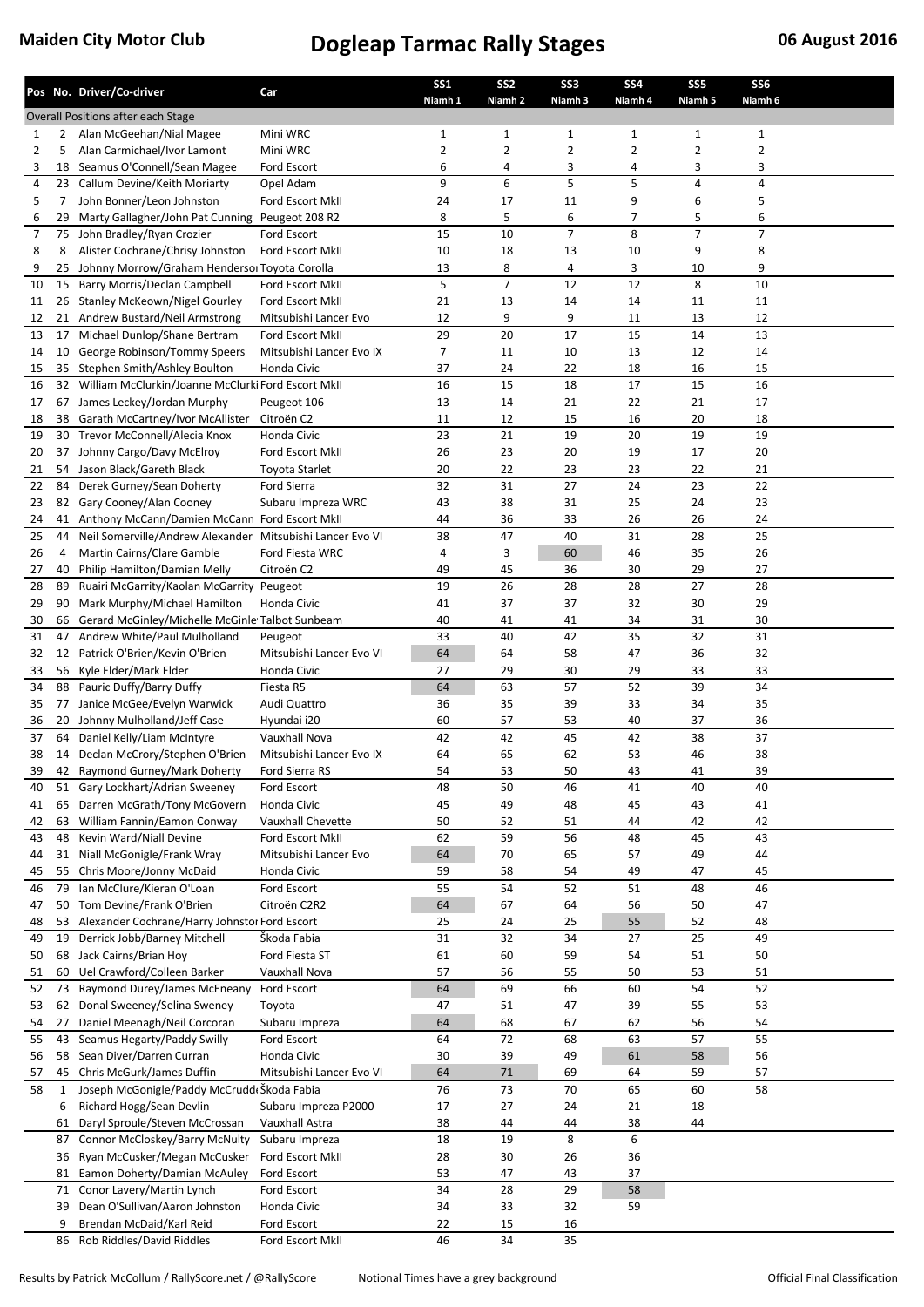|    | Pos No. Driver/Co-driver                                  | Car                     | SS1<br>Niamh 1 | SS <sub>2</sub><br>Niamh 2 | SS <sub>3</sub><br>Niamh 3 | SS <sub>4</sub><br>Niamh 4 | SS <sub>5</sub><br>Niamh 5 | SS6<br>Niamh 6 |
|----|-----------------------------------------------------------|-------------------------|----------------|----------------------------|----------------------------|----------------------------|----------------------------|----------------|
|    | Overall Positions after each Stage (continued)            |                         |                |                            |                            |                            |                            |                |
| 85 | Eamon McCrystal/Niall McKenna                             | <b>Ford Escort MkII</b> | 56             | 43                         | 38                         |                            |                            |                |
| 33 | Paul Murdoch/Mark McCafferty                              | Ford Escort             | 51             | 62                         | 61                         |                            |                            |                |
|    | 70 Ronan Campbell/James McQuaid                           | <b>Ford Escort MkII</b> | 64             | 66                         | 63                         |                            |                            |                |
| 49 | Chris Byers/Joan Gilmore                                  | Ford Escort MkII        | 51             | 46                         |                            |                            |                            |                |
| 46 | Paddy McVeigh/Gary McElhinney                             | Subaru Impreza          |                | 55                         |                            |                            |                            |                |
| 74 | Brian Little/Mathew Prentice                              | <b>Ford Escort MkII</b> | 58             | 61                         |                            |                            |                            |                |
| 28 | Matthew McAlister/Christopher Mc Subaru Impreza           |                         | 63             |                            |                            |                            |                            |                |
|    | Stanley Ballantine/Laura McFadden Mitsubishi Lancer Evo X |                         | 64             |                            |                            |                            |                            |                |
| 76 | Darragh Doherty/James McDermot Toyota Corolla             |                         | 64             |                            |                            |                            |                            |                |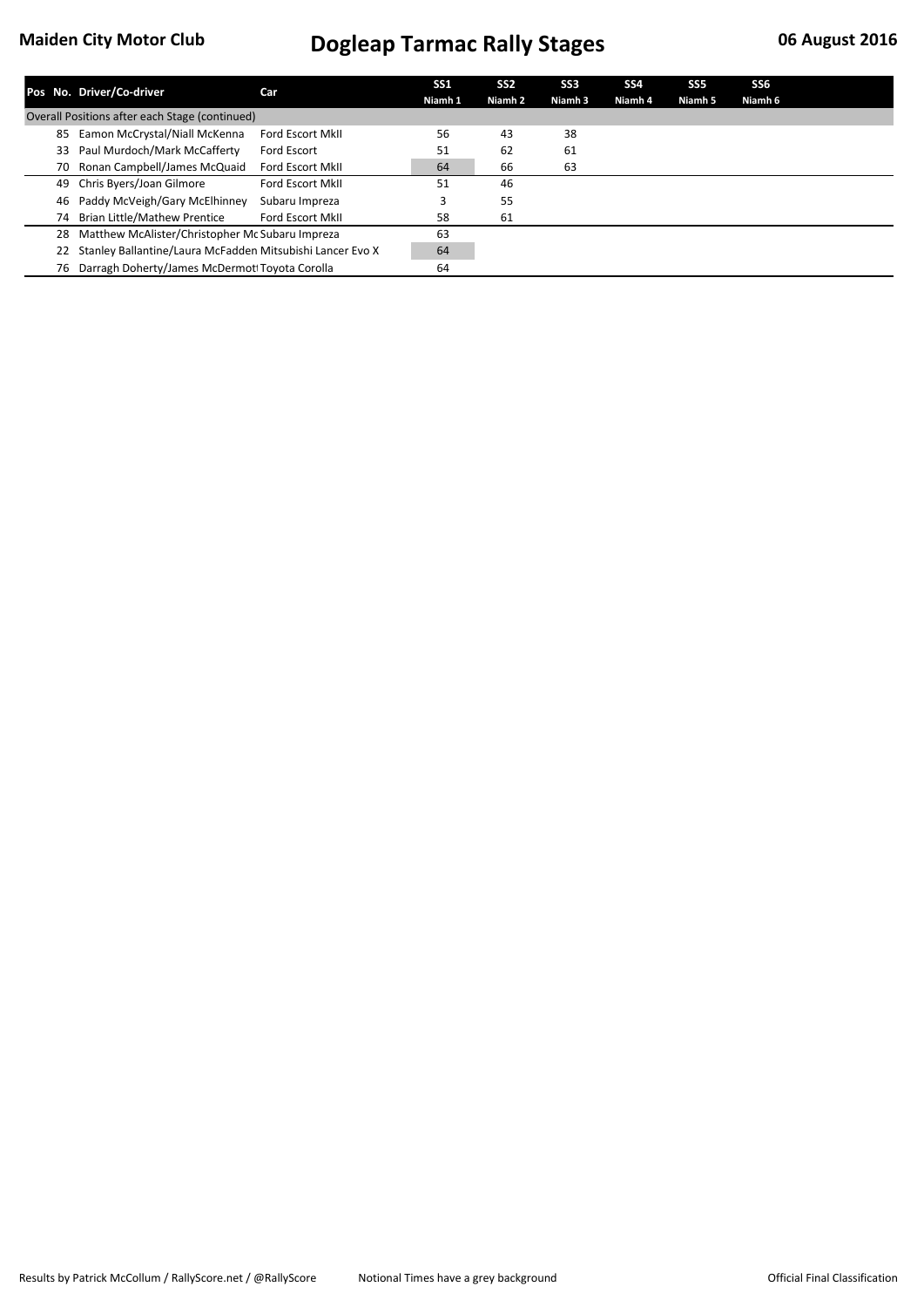| <b>Road Penalties</b> |                    |         |                          |            |
|-----------------------|--------------------|---------|--------------------------|------------|
| No.                   | <b>Driver</b>      | Penalty | Reason                   | Control    |
| $\mathbf{1}$          | Joseph McGonigle   |         | 30:00 Missing A          | SS1        |
|                       | 8 Alister Cochrane |         | 00:20 2 minutes late TCC |            |
|                       | 25 Johnny Morrow   |         | 00:20 2 minutes late TCI |            |
|                       | 33 Paul Murdoch    |         | 00:50 5 minutes late TCC |            |
|                       | 43 Seamus Hegarty  |         | 01:50 11 minutes         | TCC        |
|                       | 56 Kyle Elder      |         | 00:20 2 minutes late     | TCH        |
|                       | 58 Sean Diver      |         | 00:10 1 minute late      | <b>TCE</b> |

| <b>Other information</b> |       |    | <b>Retirements</b> |                            |  |  |  |  |
|--------------------------|-------|----|--------------------|----------------------------|--|--|--|--|
| Number of starters       | 80    | 33 | Paul Murdoch       | <b>TCF: Mechanical</b>     |  |  |  |  |
| Number of finishers      | 58    | 76 | Darragh Doherty    | Service: Back Axle Failure |  |  |  |  |
| Number of stages         | b     |    |                    |                            |  |  |  |  |
| <b>Stage Mileage</b>     | 34.30 |    |                    |                            |  |  |  |  |